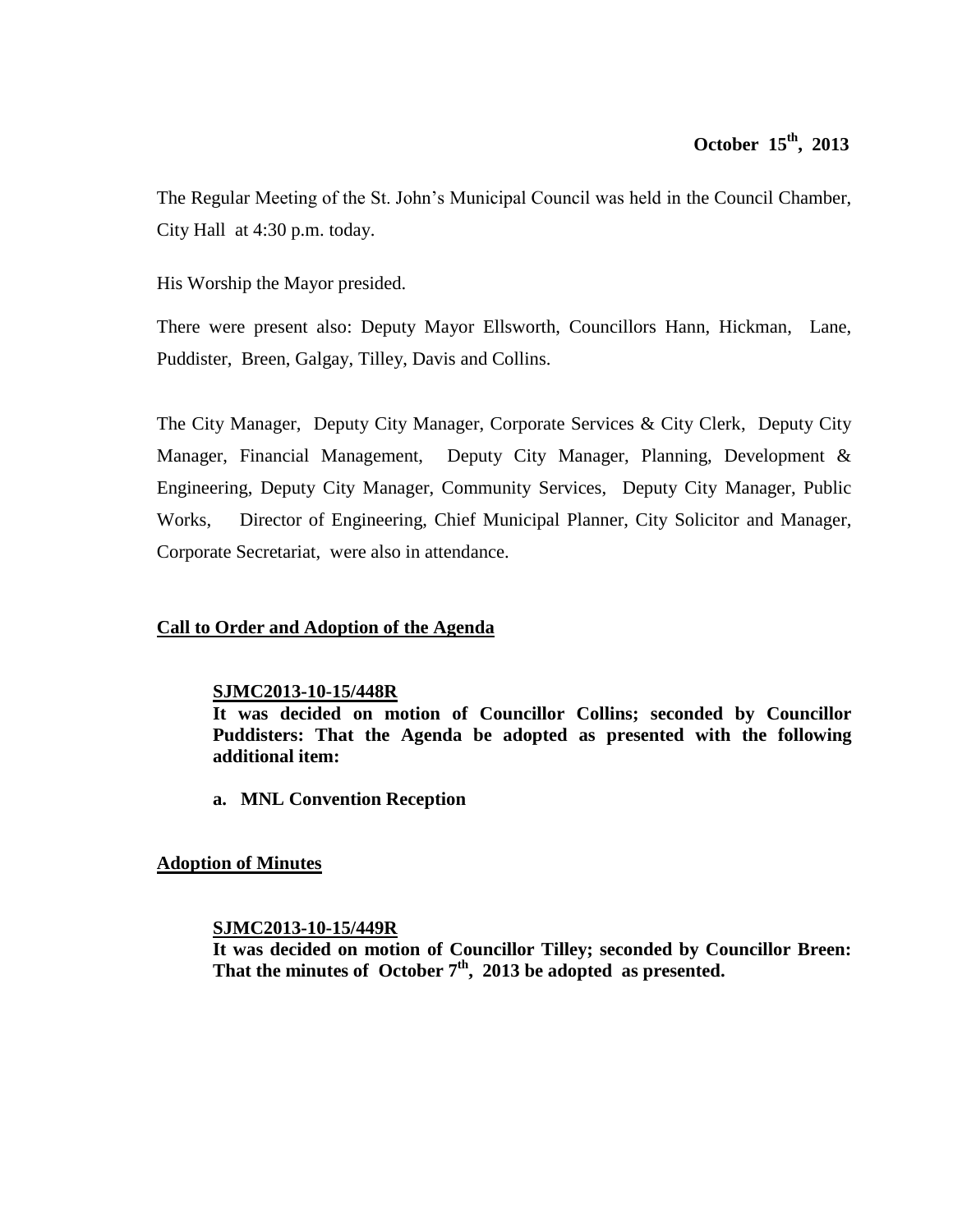#### **Business Arising**

#### **Proposed Redevelopment of Property at 430-436 Water Street**

Under business arising, Council considered a memorandum dated September 27, 2013 from the Chief Municipal Planner regarding the above noted. It is noted that no written submissions concerning the proposed amendments were received by the stated deadline and in accordance with the Urban and Rural Planning Act, 2000, the Commissioner Hearing was cancelled.

#### **SJMC2013-10-15/450R**

**It was moved by Councillor Galgay; seconded by Councillor Tilley: That the following Resolutions for St. John's Municipal Plan Amendment Number 114, 2013 and St. John's Development Regulations Amendment Number 575, 2013 be formally approved, which will then be sent in accordance with the provisions of the Urban and Rural Planning Act to the Department of Municipal Affairs with a request for Provincial registration of the amendments.**

#### **RESOLUTION ST. JOHN'S MUNICIPAL PLAN AMENDMENT NUMBER 114, 2013**

**WHEREAS** the City of St. John's wishes to accommodate further development of property situated at Civic Number 430 Water Street [Parcel ID #46659] for the purpose of enlarging the existing office building by constructing a 6 storey rear extension.

**BE IT THEREFORE RESOLVED** that the City of St. John's hereby adopts the following text and map amendments to the St. John's Municipal Plan under the provisions of the Urban and Rural Planning Act, 2000:

- **1. Amend Part III, Section 3.3.4 ("Commercial Downtown District") of the St. John's Municipal Plan as follows:**
	- **(1) At end of subsection with the heading "Building Height and Area" add:**

**"Notwithstanding the above, the City of St. John's may permit development of a building with a height not exceeding 6 storeys on property situate at Civic Number 430 Water Street [Parcel ID # 46659].**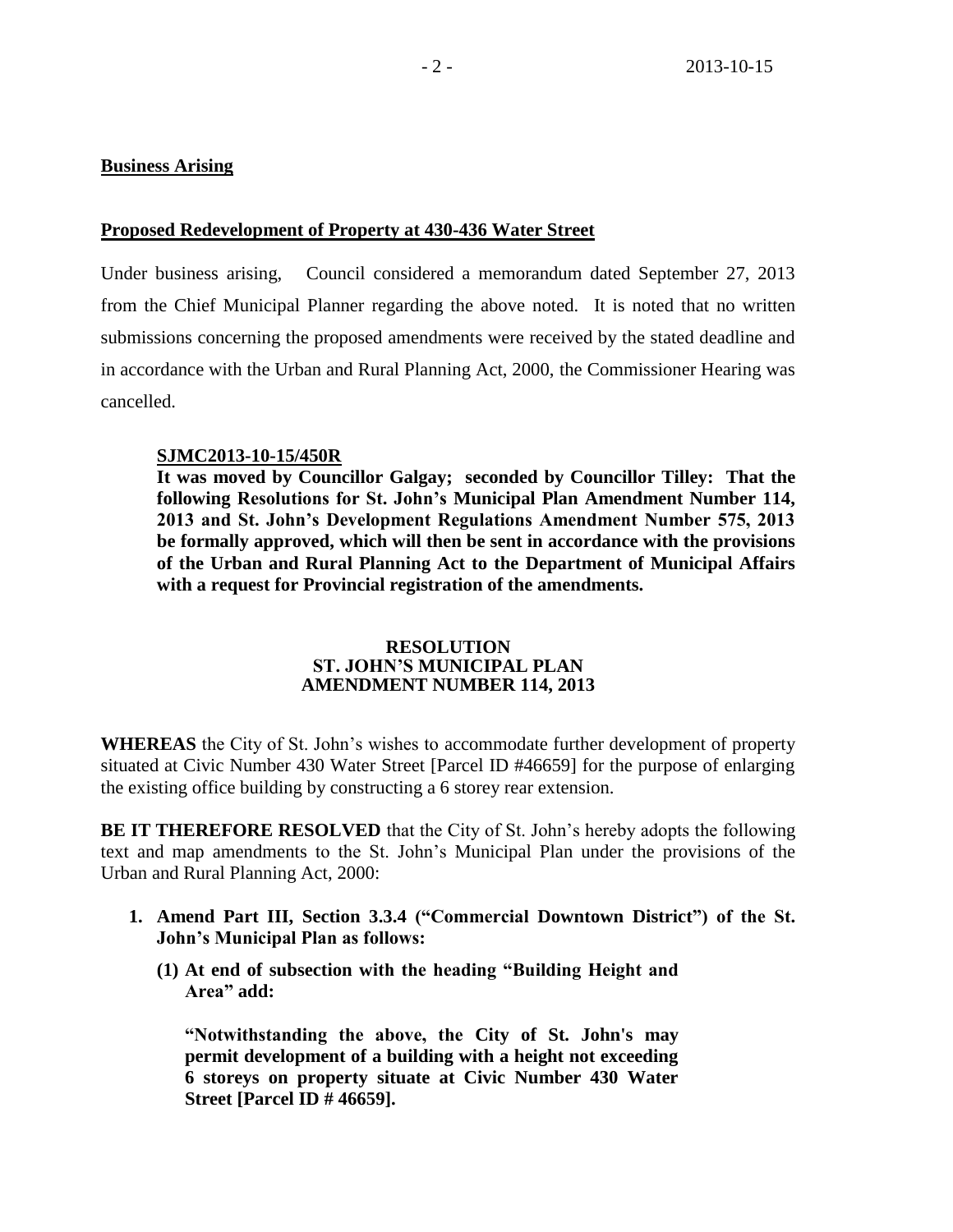**(2) Repeal the subsection with the heading "Building Height in Heritage Area" substituting the following:**

**"Building Height in Heritage Areas**

**The additional height bonus as provided in the preceding Section is restricted to a maximum of ten storeys, where the building is located in a Heritage Area (see Part III, Section 7). In addition, any building in excess of four storeys in such areas shall be set back no less than eight metres from the street line; however, this shall not apply to property situated at Civic Number 430 Water Street [Parcel ID # 46659]**."

**2. Amend Map III-2 ("Downtown Building Control") of the St. John's Municipal Plan by adding the property at at Civic Number 430 Water Street [Parcel ID # 46659] as an "Area allowing a building height not exceeding 6 storeys and not requiring a light angle of 60 degrees at 15 m/4 storeys above grade."**

**BE IT FURTHER RESOLVED** that the City of St. John's requests the Minister of Municipal Affairs to register the proposed amendment in accordance with the requirements of the Urban and Rural Planning Act, 2000.

**IN WITNESS THEREOF** the Seal of the City of St. John's has been hereunto affixed and this Resolution has been signed by the Mayor and the City Clerk on Behalf of Council this **15th** day of **October, 2013.**

**Mayor**

**City Clerk**

**\_\_\_\_\_\_\_\_\_\_\_\_\_\_\_\_\_\_\_\_\_\_\_\_\_\_\_\_\_\_\_**

**\_\_\_\_\_\_\_\_\_\_\_\_\_\_\_\_\_\_\_\_\_\_\_\_\_\_\_\_\_\_\_**

I hereby certify that this Amendment has been prepared in accordance with the Urban and Rural Planning Act, 2000.

\_\_\_\_\_\_\_\_\_\_\_\_\_\_\_\_\_\_\_\_\_\_\_\_\_\_\_\_\_\_\_\_\_\_\_\_\_\_\_\_\_\_\_ **MCIP**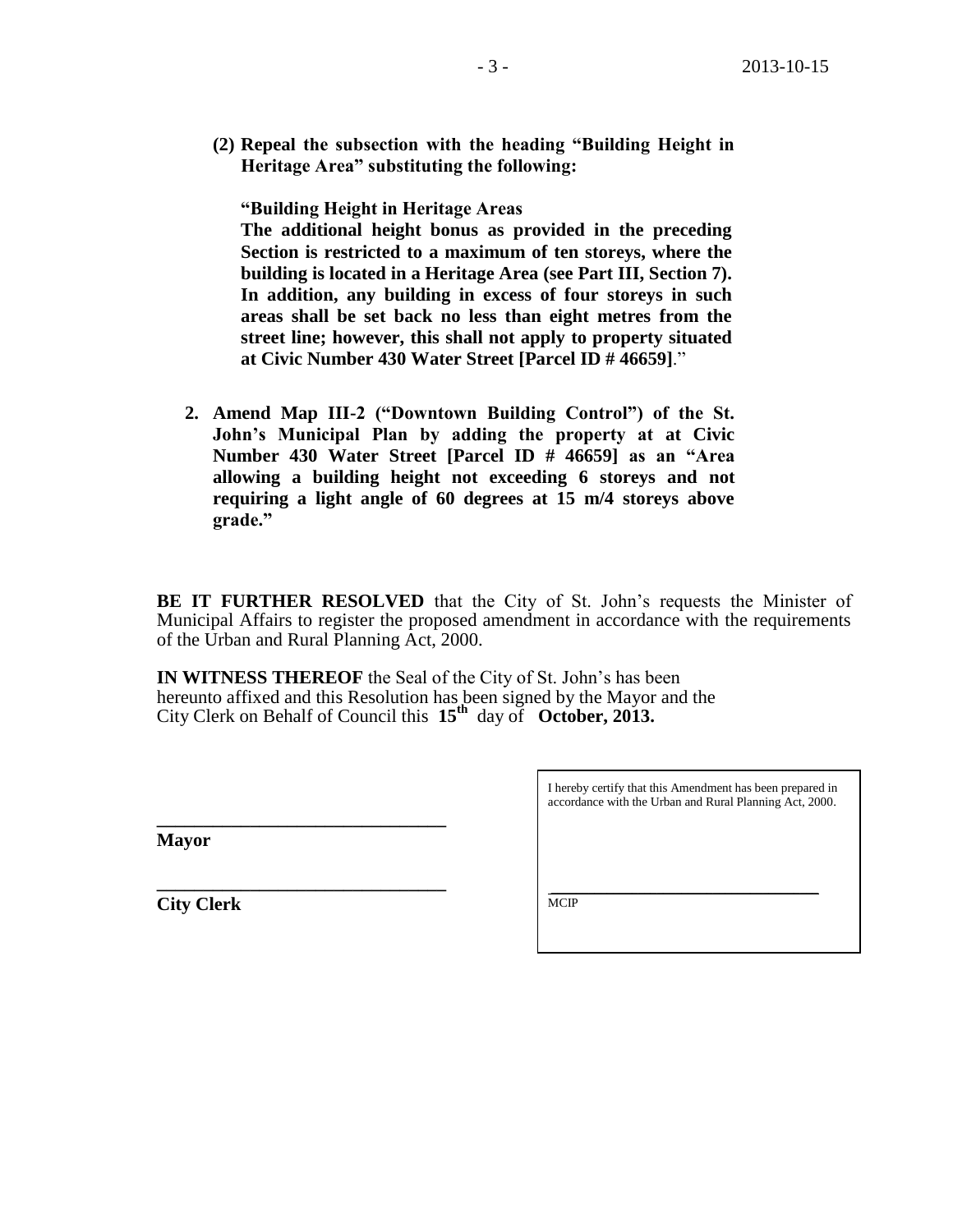#### **RESOLUTION ST. JOHN'S DEVELOPMENT REGULATIONS AMENDMENT NUMBER 575, 2013**

**WHEREAS** the City of St. John's wishes to accommodate further development of property situate at Civic Number 430 Water Street [Parcel ID #46659].

**BE IT THEREFORE RESOLVED** that the City of St. John's hereby adopts the following text and map amendments to the St. John's Development Regulations under the provisions of the Urban and Rural Planning Act, 2000:

- **1.** Amend Section 10.23.3 [Commercial Central Mixed (CCM) Zone Zone Requirements] by adding the following:
	- **"(j) Notwithstanding Subsection (b), Council may permit at the property located at Civic Number 430 Water Street [Parcel ID # 46659], a Building with a Building Height not greater than 6 storeys/21.6 metres."**
- **2.** Amend Section 11.5 [Overlay Districts –Light Planes] by repealing the phrase
	- "- Springdale Street (from John Street to Water Street)"

and substituting the following:

- **"- Springdale Street (from John Street to Water Street), except for property situate at Civic Number 430 Water Street [Parcel ID # 46659].**"
- **3. Amend Map F ("Downtown Building Control") of the St. John's Municipal Plan by adding the property at at Civic Number 430 Water Street [Parcel ID # 46659] as an "Area allowing a Building Height not exceeding 6 storeys and not requiring a light angle of 60 degrees at 15 m/4 storeys above grade."**

**BE IT FURTHER RESOLVED** that the City of St. John's requests the Minister of Municipal Affairs to register the proposed amendment in accordance with the requirements of the Urban and Rural Planning Act, 2000.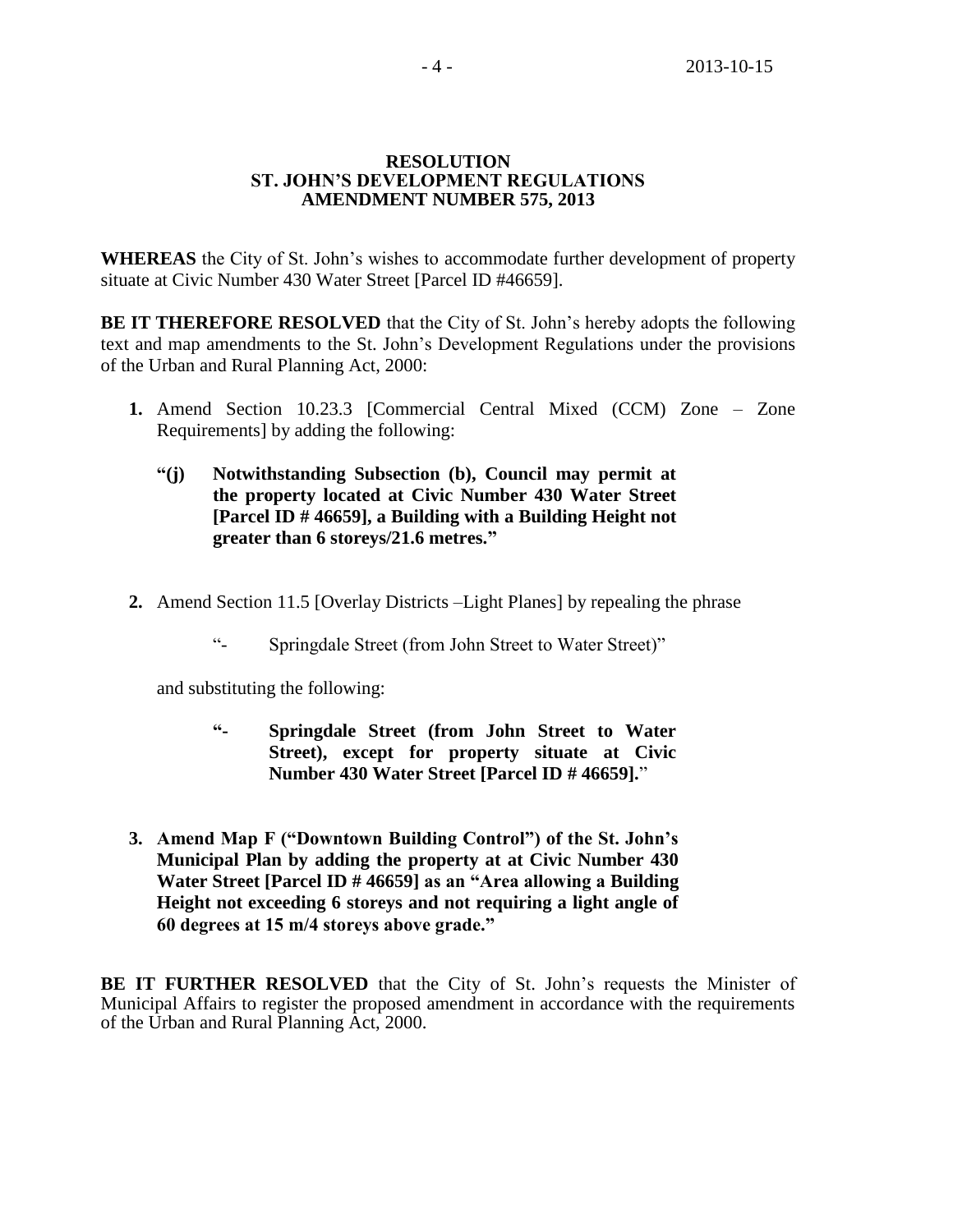#### **IN WITNESS THEREOF** the Seal of the City of St. John's has been hereunto affixed and this Resolution has been signed by the Mayor and the City Clerk on Behalf of Council this 15th day of **October, 2013.**

**Mayor**

**City Clerk**

**\_\_\_\_\_\_\_\_\_\_\_\_\_\_\_\_\_\_\_\_\_\_\_\_\_\_\_\_\_\_\_**

**\_\_\_\_\_\_\_\_\_\_\_\_\_\_\_\_\_\_\_\_\_\_\_\_\_\_\_\_\_\_\_**

I hereby certify that this Amendment has been prepared in accordance with the Urban and Rural Planning Act, 2000.

\_\_\_\_\_\_\_\_\_\_\_\_\_\_\_\_\_\_\_\_\_\_\_\_\_\_\_\_\_\_\_\_\_\_\_\_\_\_\_\_\_\_\_ MCIP

**The motion being put was unanimously carried.**

#### **Proposed Redevelopment of Property at 24 and 28 Road Deluxe**

Under business arising, Council considered a memorandum dated October 7, 2013 form the Chief Municipal Planner regarding the above noted, along with Commissioner Stan Clinton's report of a hearing held on the proposed St. John's Municipal Plan Amendment Number 116, 2013 and proposed St. John's Development Regulations Amendment Number 577, 2013 was also considered by Council.

#### **SJMC2013-10-15/451R**

**It was moved by Councillor Tilley; seconded by Councillor Lane: That the following Resolutions for St. John's Municipal Plan Amendment Number 116, 2013 and proposed St. John's Development Regulations Amendment Number 577, 2013 be formally approved, which will then be sent in accordance with the provisions of the Urban and Rural Planning Act to the Department of Municipal Affairs with a request for Provincial registration of the amendments.**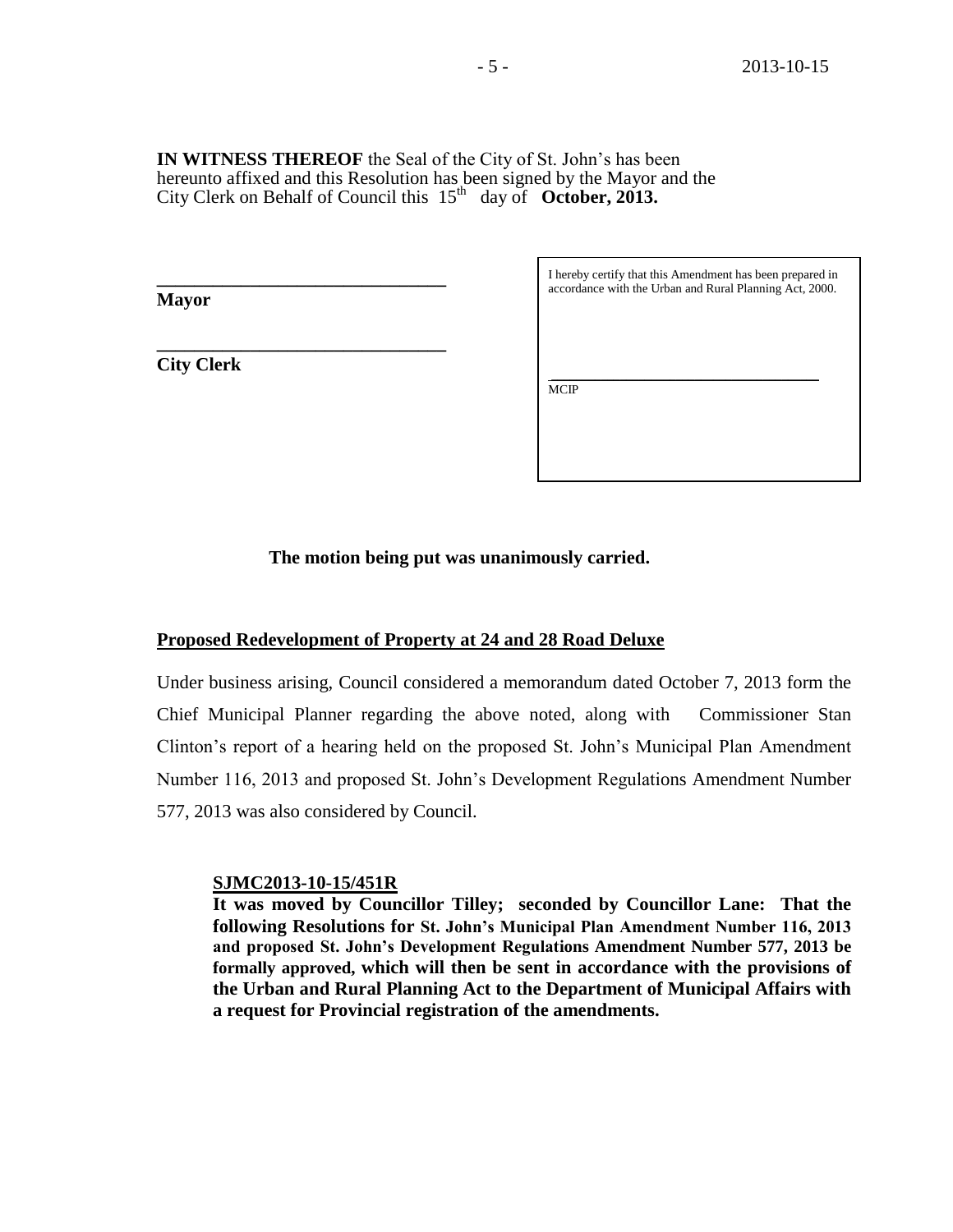# **RESOLUTION ST. JOHN'S MUNICIPAL PLAN AMENDMENT NUMBER 116, 2013**

**WHEREAS** the City of St. John's wishes to accommodate the expansion to St. Luke's Homes located at Civic Number 24 (includes Civic 20 and 26 Road DeLuxe and Civic 243 Topsail Road) and 28 Road DeLuxe.

**BE IT THEREFORE RESOLVED** that the City of St. John's hereby adopts the following map amendment to the St. John's Municipal Plan in accordance with the provisions of the Urban and Rural Planning Act.

# **Redesignate land at Civic Number 24 and 28 Road DeLuxe from the Residential Low Density Land Use District to the Institutional Land Use District as shown on Map III-1A attached.**

**BE IT FURTHER RESOLVED** that the City of St. John's requests the Minister of Municipal Affairs to register the proposed amendment in accordance with the requirements of the Urban and Rural Planning Act, 2000.

**IN WITNESS THEREOF** the Seal of the City of St. John's has been hereunto affixed and this Resolution has been signed by the Mayor and the City Clerk on behalf of Council this 15th day of October, **2013**.

**Mayor**

**City Clerk**

**Provincial Registration**

**\_\_\_\_\_\_\_\_\_\_\_\_\_\_\_\_\_\_\_\_\_\_\_\_\_\_\_\_\_\_**

**\_\_\_\_\_\_\_\_\_\_\_\_\_\_\_\_\_\_\_\_\_\_\_\_\_\_\_\_\_\_** 

I hereby certify that this Amendment has been prepared in accordance with the Urban and Rural Planning Act, 2000.

\_\_\_\_\_\_\_\_\_\_\_\_\_\_\_\_\_\_\_\_\_\_\_\_\_\_\_\_\_\_\_\_\_\_\_\_\_\_\_\_\_\_\_\_\_\_\_\_\_\_\_

**MCIP**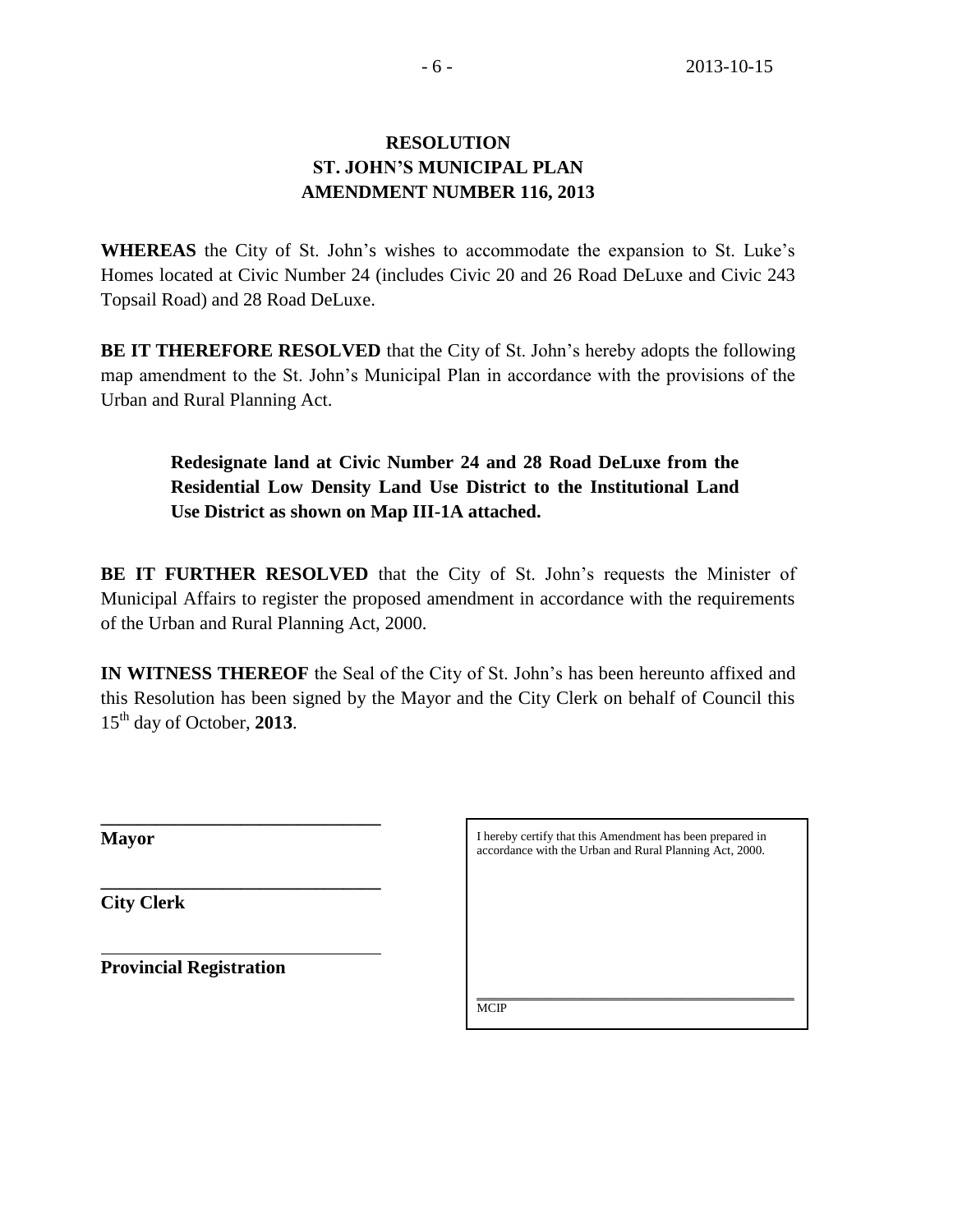| <b>RLD</b><br><b>RLD</b><br><b>LOPANTED</b><br><b>INST</b><br><b>RLD</b><br><b>RLD</b><br>PRI<br>EATON PL                                                                                                                                                                        | <b>RLD</b><br><b>RLD</b><br><b>RLD</b><br><b>INST</b><br><b>RLD</b><br><b>RLD</b><br><b>RLD</b><br><b>ROAD DE LUXE</b>                                                                                                                 |
|----------------------------------------------------------------------------------------------------------------------------------------------------------------------------------------------------------------------------------------------------------------------------------|----------------------------------------------------------------------------------------------------------------------------------------------------------------------------------------------------------------------------------------|
|                                                                                                                                                                                                                                                                                  | <b>RLD</b>                                                                                                                                                                                                                             |
| <b>CITY OF ST. JOHN'S</b><br><b>MUNICIPAL PLAN</b><br>Amendment No. 116, 2013<br>[Map III-1A]<br>AREA PROPOSED TO BE REDESIGNATED FROM<br>RESIDENTIAL LOW DENSITY (RLD) LAND USE DISTRICT<br>TO INSTITUTIONAL (INST) LAND USE DISTRICT<br><b>St. Luke's Home</b><br>Road De Luxe | 2013 07 12 SCALE: 1:2500<br>CITY OF ST. JOHN'S<br>DEPARTMENT OF PLANNING,<br><b>DEVELOPMENT &amp; ENGINEERING</b><br>I hereby certify that this amendment<br>has been prepared in accordance with the<br>Urban and Rural Planning Act. |
|                                                                                                                                                                                                                                                                                  |                                                                                                                                                                                                                                        |
|                                                                                                                                                                                                                                                                                  | M.C.I.P. signature and seal                                                                                                                                                                                                            |
| Mayor<br><b>City Clerk</b>                                                                                                                                                                                                                                                       |                                                                                                                                                                                                                                        |
|                                                                                                                                                                                                                                                                                  |                                                                                                                                                                                                                                        |
| <b>Council Adoption</b>                                                                                                                                                                                                                                                          | <b>Provincial Registration</b>                                                                                                                                                                                                         |

**The motion being put was unanimously carried.**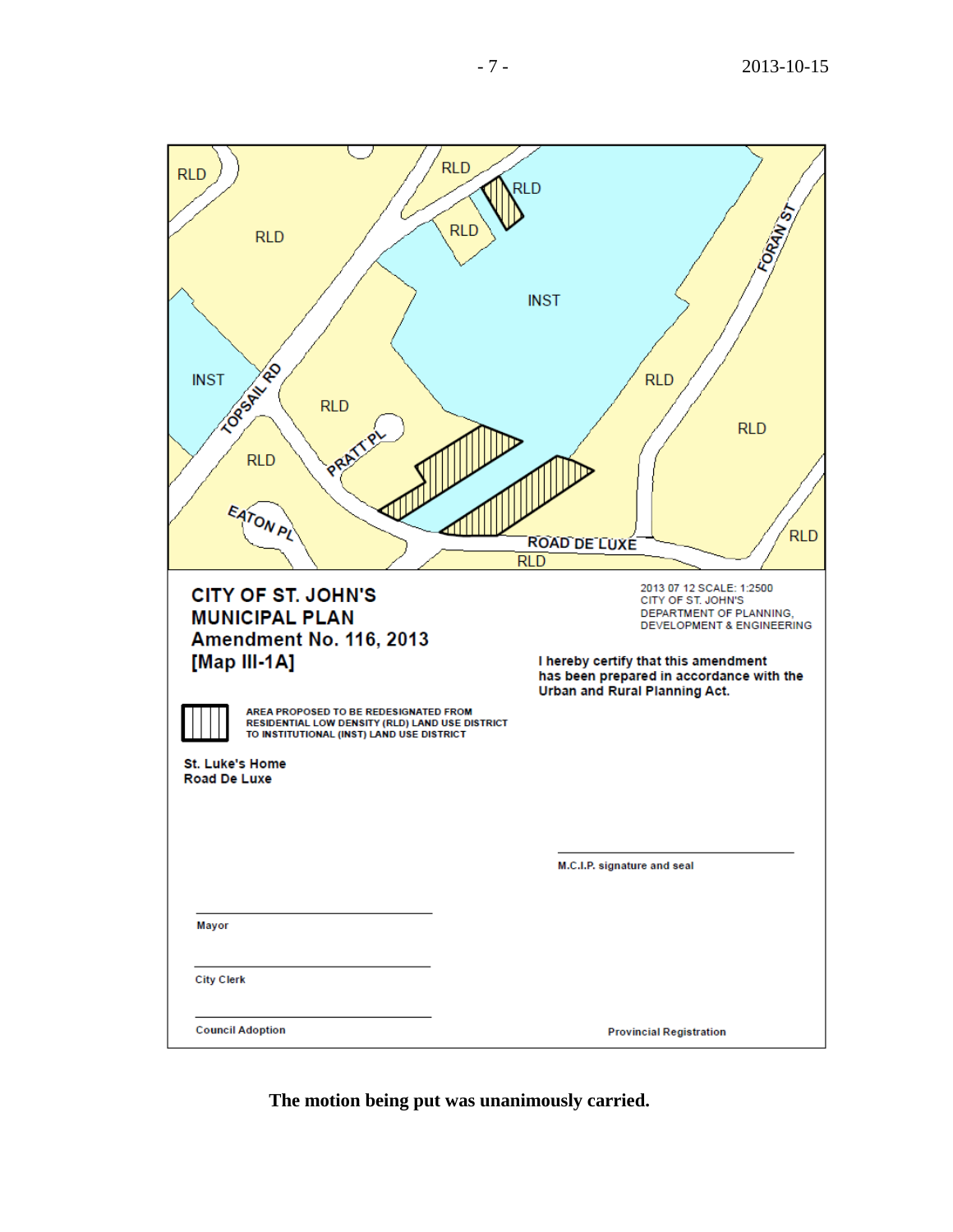# **RESOLUTION ST. JOHN'S DEVELOPMENT REGULATIONS AMENDMENT NUMBER 577, 2013**

**WHEREAS** the City of St. John's wishes to accommodate the expansion to St. Luke's Homes located at Civic Number 24 (includes Civic 20 and 26 Road DeLuxe and Civic 243 Topsail Road) and 28 Road DeLuxe.

**BE IT THEREFORE RESOLVED** that the City of St. John's hereby adopts the following map amendment to the St. John's Development Regulations in accordance with the provisions of the Urban and Rural Planning Act.

# **Rezone land at Civic Number 24 and 28 Road DeLuxe from the Residential Low Density (R1) Zone to the Institutional (INST) Zone as shown on Map Z-1A attached.**

**BE IT FURTHER RESOLVED** that the City of St. John's requests the Minister of Municipal Affairs to register the proposed amendment in accordance with the requirements of the Urban and Rural Planning Act, 2000.

**IN WITNESS THEREOF** the Seal of the City of St. John's has been hereunto affixed and this Resolution has been signed by the Mayor and the City Clerk on behalf of Council this 15th day of October, **2013**.

**Mayor**

**City Clerk**

I hereby certify that this Amendment has been prepared in accordance with the Urban and Rural Planning Act, 2000.

\_\_\_\_\_\_\_\_\_\_\_\_\_\_\_\_\_\_\_\_\_\_\_\_\_\_\_\_\_\_\_\_\_\_\_\_\_\_\_\_\_\_\_\_\_\_\_\_\_\_\_ MCIP

**Provincial Registration**

**\_\_\_\_\_\_\_\_\_\_\_\_\_\_\_\_\_\_\_\_\_\_\_\_\_\_\_\_\_\_**

**\_\_\_\_\_\_\_\_\_\_\_\_\_\_\_\_\_\_\_\_\_\_\_\_\_\_\_\_\_\_**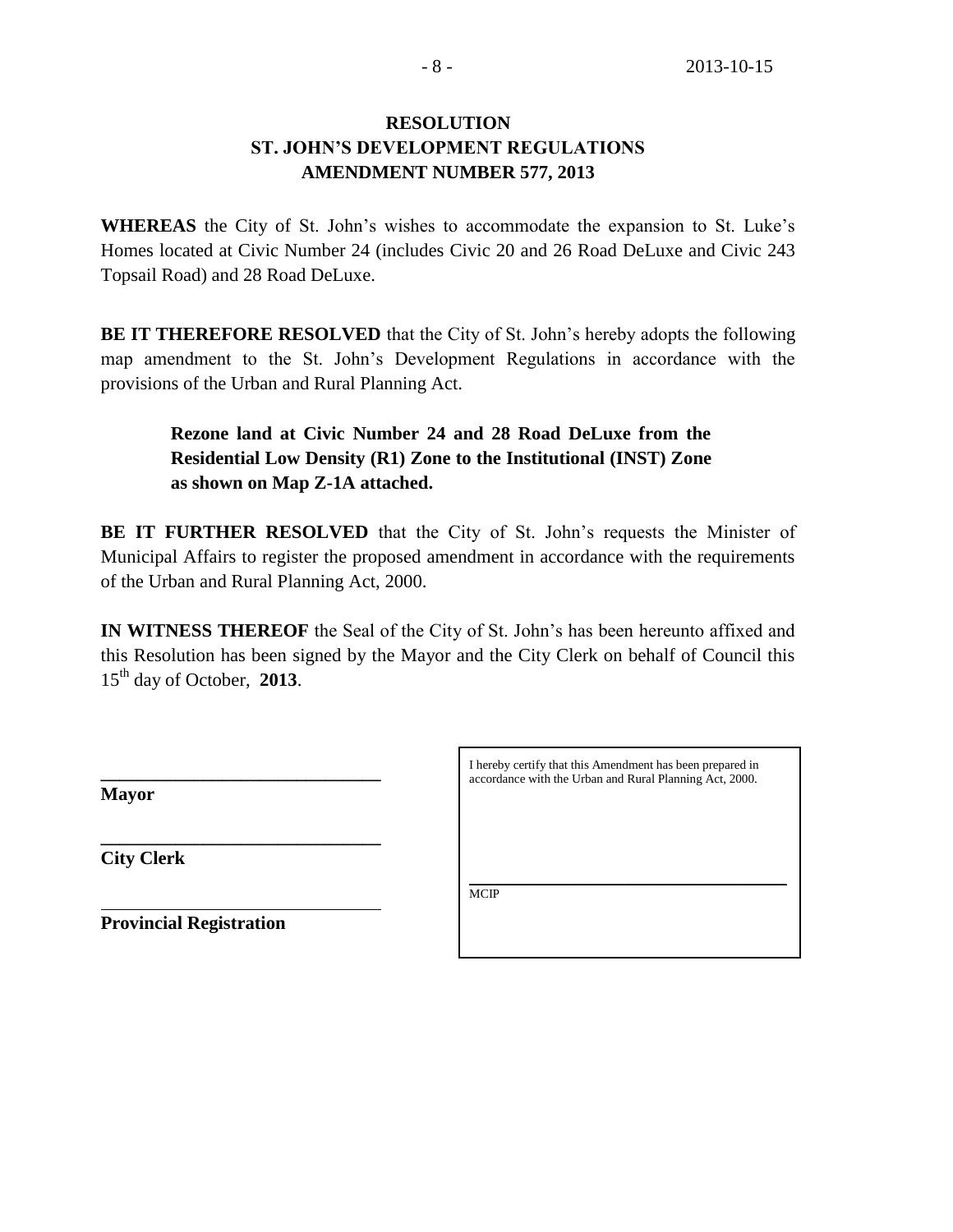- 2013 -10 -15

| R1                                                                                                                      | $R1$                                                                                                                                                                                                                         |
|-------------------------------------------------------------------------------------------------------------------------|------------------------------------------------------------------------------------------------------------------------------------------------------------------------------------------------------------------------------|
| CORRENT LAND<br>R <sub>1</sub><br>countries                                                                             |                                                                                                                                                                                                                              |
| R1<br>R <sub>1</sub>                                                                                                    | R <sub>1</sub>                                                                                                                                                                                                               |
|                                                                                                                         | <b>INST</b>                                                                                                                                                                                                                  |
|                                                                                                                         | $R1$<br>R <sub>1</sub>                                                                                                                                                                                                       |
| <b>INST</b><br><b>LORSWILLED</b><br>R <sub>1</sub>                                                                      | <b>RA</b><br><b>FORDER</b>                                                                                                                                                                                                   |
| PRAT                                                                                                                    | Maritime Board River                                                                                                                                                                                                         |
| R <sub>1</sub>                                                                                                          |                                                                                                                                                                                                                              |
|                                                                                                                         | <b>ROAD DE LUXE</b>                                                                                                                                                                                                          |
| BISA SPRAWL'ST<br>R <sub>1</sub><br>R1                                                                                  | R <sub>1</sub><br>٥<br><b>RA</b>                                                                                                                                                                                             |
| <b>CITY OF ST. JOHN'S</b><br><b>DEVELOPMENT REGULATIONS</b><br><b>Amendment No. 577, 2013</b><br>[Map $Z-1A$ ]          | 2013 05 02 SCALE: 1:10000<br>CITY OF ST. JOHN'S<br>DEPARTMENT OF PLANNING,<br>DEVELOPMENT & ENGINEERING<br>I hereby certify that this amendment<br>has been prepared in accordance with the<br>Urban and Rural Planning Act. |
| AREA PROPOSED TO BE REZONED FROM<br><b>RESIDENTIAL LOW DENSITY (R1) TO</b><br><b>INSTITUTIONAL (INST) LAND USE ZONE</b> |                                                                                                                                                                                                                              |
| <b>St. Luke's Homes</b><br><b>Road De Luxe</b>                                                                          |                                                                                                                                                                                                                              |
|                                                                                                                         |                                                                                                                                                                                                                              |
|                                                                                                                         | M.C.I.P. signature and seal                                                                                                                                                                                                  |
| Mayor                                                                                                                   |                                                                                                                                                                                                                              |
|                                                                                                                         |                                                                                                                                                                                                                              |
| <b>City Clerk</b>                                                                                                       |                                                                                                                                                                                                                              |
| <b>Council Adoption</b>                                                                                                 | <b>Provincial Registration</b>                                                                                                                                                                                               |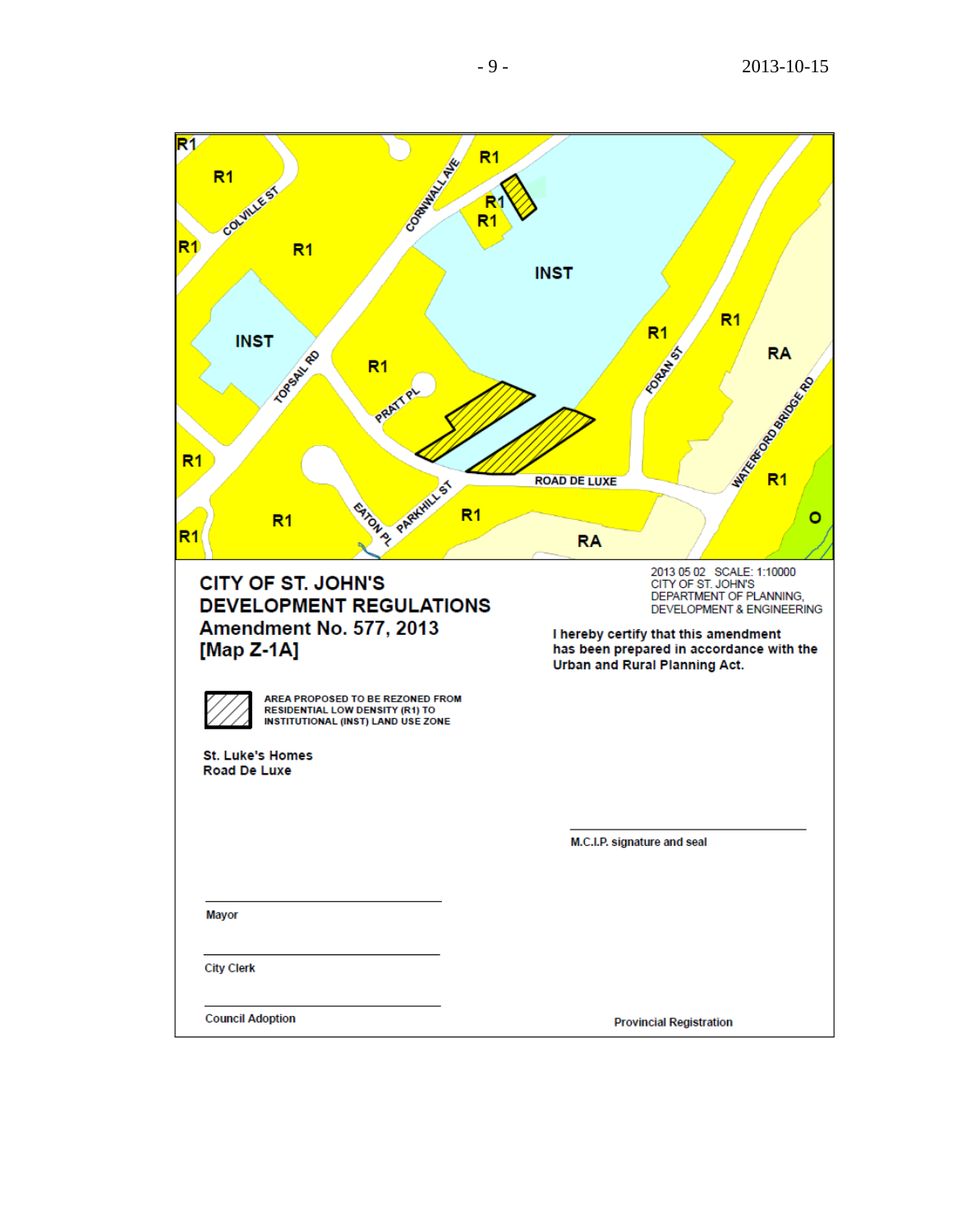# **Proposed Rezoning from CDA Kenmount Zone to Industrial General (IG) and Commercial Highway (CH) Zone, Kenmount Road\_\_\_\_\_\_\_\_\_\_\_\_\_\_\_\_\_\_\_\_\_\_\_\_**

Under business arising, Council considered a memorandum dated October 7, 2013 from the Chief Municipal Planner regarding the above noted.

#### **SJMC2013-10-15/452R**

**It was moved by Councillor Davis; seconded by Deputy Mayor Ellsworth: That staff be directed to proceed with the rezoning process with respect to the rezoning of property along Kenmount Road from the Comprehensive Development Area – Kenmount Road (CDA Kenmount) Zone to the Industrial General (IG) and Commercial Highway (CH) Zone; and further, that the following Resolution for St. John's Development Regulations Amendment Number 587, 2013, be adopted, which will be referred to the Department of Municipal Affairs with a request for provincial registration:**

# **RESOLUTION ST. JOHN'S DEVELOPMENT REGULATIONS AMENDMENT NUMBER 587, 2013**

**WHEREAS** the City of St. John's wishes to accommodate industrial development on Kenmount Road , north side,

**BE IT THEREFORE RESOLVED** that the City of St. John 's hereby adopts the fo11owing map amendment to the St. John's Development Regulations in accordance with the provisions of the Urban and Rural Planning Act.

> Rezone land at Kenmount Road, north side, from the Comprehensive Development Area-Kenmount (CDA Kenmount) Zone to the Industrial General (IG) and Commercial Highway (CH) Zones, as shown on Map Z-lA attached.

B**E IT FURTHER RESOLVED** that the City of St. John's requests the Minister ofMw1icipal Affairs to register the proposed amendment in accordance with the requirements of the Urban and Rural Planning Act, 2000.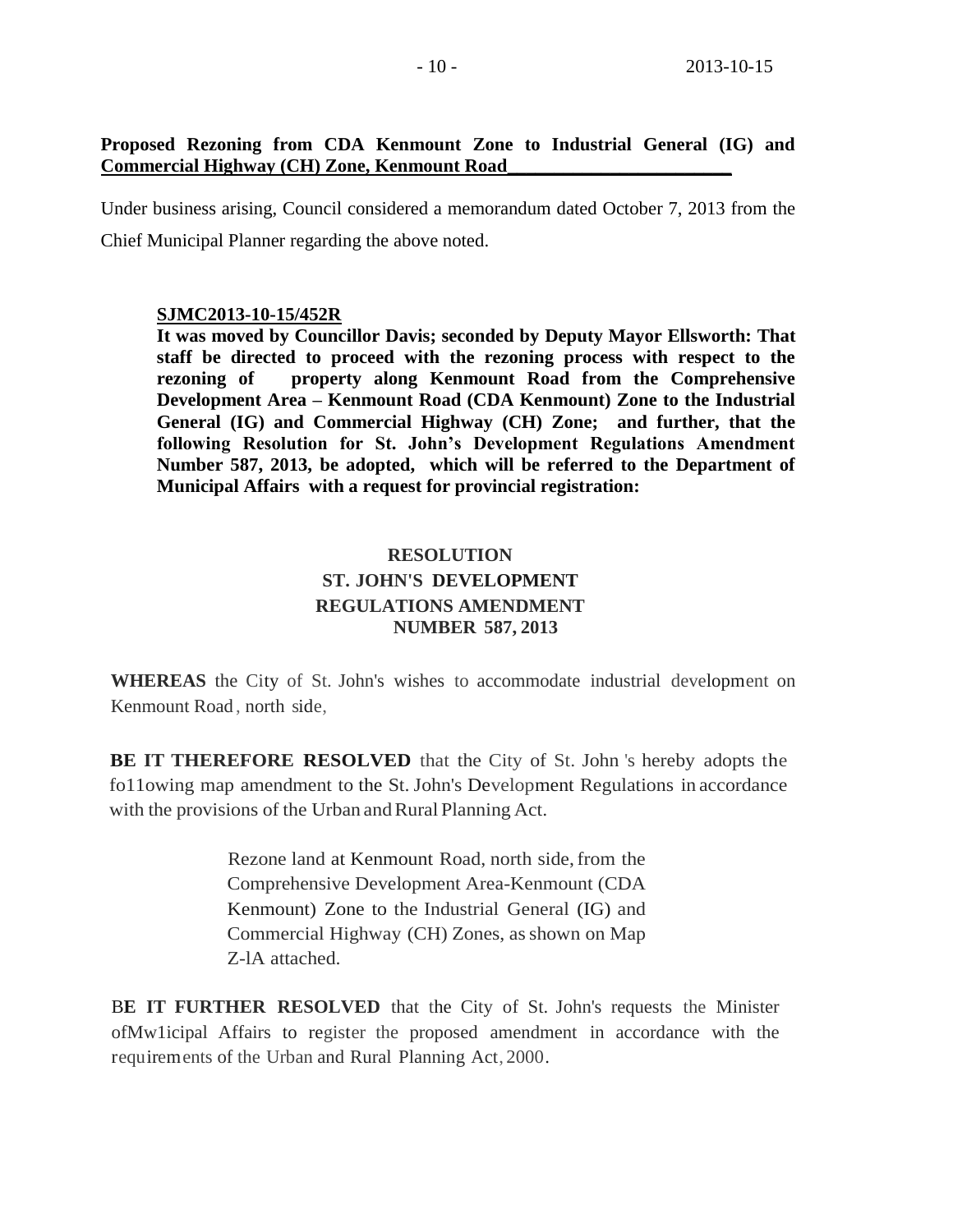IN WITNESS THEREOF the Seal of the City of St. John's has been hereunto affixed and this

Resolution has been signed by the Mayor and the City Clerk on behalf of

Council this  $15<sup>th</sup>$  day of October, 2013.



**The motion being put was unanimously carried.**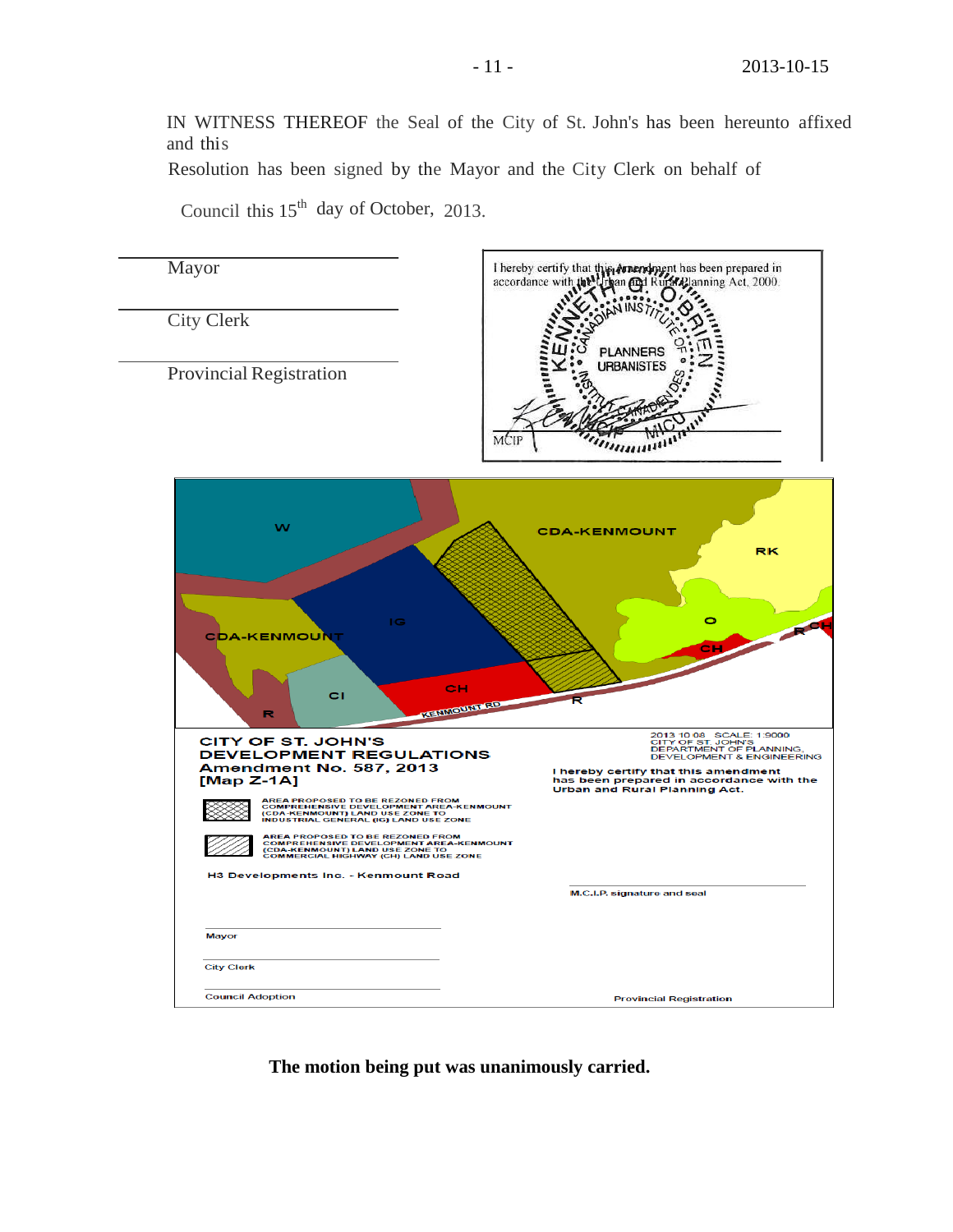#### **Notices Published**

**1. Discretionary Use Application** has been submitted by 10804 NL Ltd. requesting permission to create a four space parking area on a vacant lot at **39 Cabot Avenue** for a proposed sixteen (16) person Bed & Breakfast at Civic Number 36 Cabot Avenue**.** 

#### **Memorandum dated October 9, 2013 from the Chief Municipal Planner Twenty One (21) Submissions Three (3) Petitions**

# **SJMC2013-10-15/453R**

**It was moved by Councillor Collins; seconded by Councillor Puddister: That the Discretionary Use Application submitted by 10804 NL Ltd. requesting permission to create a four space parking area on a vacant lot at 39 Cabot Avenue for a proposed sixteen (16) person Bed & Breakfast at Civic Number 36 Cabot Avenue, be deferred pending further review by staff with the developer.** 

**The motion to defer being put was carried with Deputy Mayor Ellsworth, Councillors Davis and Galgay dissenting.** 

2. **A Change of Non-Conforming Use Application** has been submitted requesting permission to convert the commercial portion of the building located at **Civic No. 466-468 Main Road** to accommodate a Restaurant. The approximate floor area of the restaurant portion would be  $259 \text{ m}^2$  which includes the garage portion. Seven (7) tables are proposed. The dwelling unit portion of the building will not be changed. Proposed hours of operation are Monday to Saturday, 11 am to 10 pm. Fifteen (15) on-site parking spaces are provided for the business.

**(Ward 5)**

# **One (1) Submission**

# **SJMC2013-10-15/454R**

**It was moved by Councillor Collins; seconded by Councillor Hann: That A Change of Non-Conforming Use Application submitted requesting permission to convert the commercial portion of the building located at Civic No. 466-468 Main Road to accommodate a Restaurant, be approved.** 

In response to a question by Councillor Collins relative to parking, it was confirmed by staff that on-site parking spaces are available to meet the necessary parking requirements.

# **The motion being put was unanimously carried.**

**3. A Change of Non-Conforming Use Application** has been submitted requesting permission to convert 750 ft<sup>2</sup> of commercial space (Hobo's Pizza) located at Civic No. **227 Empire Avenue** to accommodate a convenience store. On-site parking spaces are provided for the proposed business**.** 

# **One (1) Submission**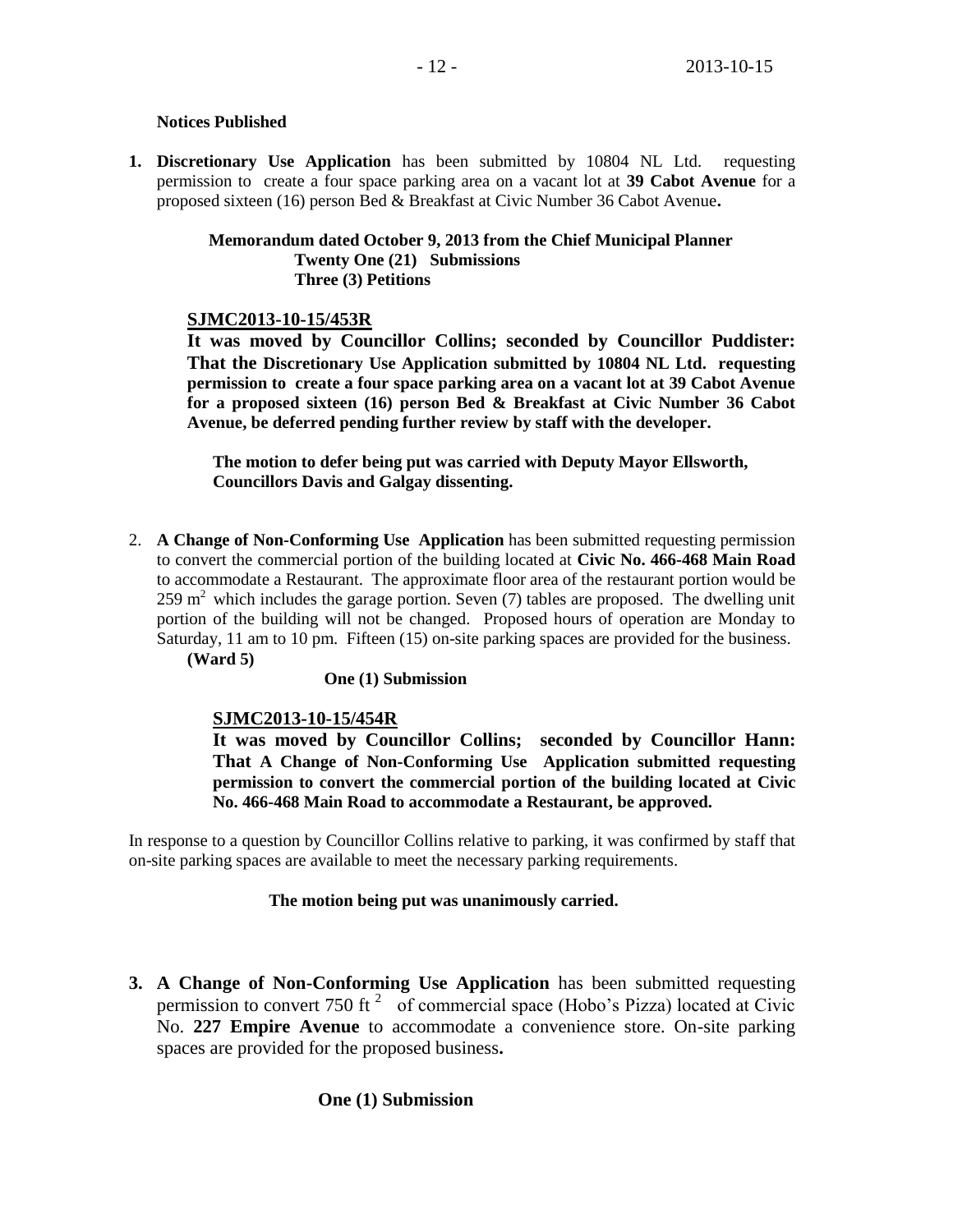#### **SJMC2013-10-15/455R**

**It was moved by Councillor Davis; seconded by Councillor Tilley: That the Change of Non-Conforming Use Application requesting permission to convert 750 ft <sup>2</sup> of commercial space (Hobo's Pizza) located at Civic No. 227 Empire Avenue to accommodate a convenience store be approved subject to all applicable City requirements.**

#### **The motion being put was unanimously carried.**

# **Public Hearings**

Councillor Galgay presented a report of a public meeting held on July 2, 2013 to provide an opportunity for public review and comment on an application submitted by Deer Park Contracting to rezone land at Civic Number 176 Forest Road from the Residential Low Density (R1) Zone to the Residential Medium Density (R2) Zone for the purpose of developing residential townhouses. Along with the report, written submissions were provided for Council's consideration.

#### **SJMC2013-10-15/456R**

**It was moved by Councillor Galgay; seconded by Deputy Mayor Ellsworth: That the rezoning application submitted by Deer Park Contracting to rezone land at Civic Number 176 Forest Road from the Residential Low Density (R1) Zone to the Residential Medium Density (R2) Zone for the purpose of developing residential townhouses, be rejected and the current zoning retained.**

 **The motion being put was unanimously carried.**

# **Committee Reports**

#### **Special Events Advisory Committee Report**

Council considered the following Special Events Advisory Committee Report:

The following recommendations of the Committee are forwarded to Council for approval in principle subject to any conditions that may be required by the Special Events Advisory Committee:

| 1) Event: | Cape to Cabot Road Race                    |
|-----------|--------------------------------------------|
| Location: | Cape Spear to Signal Hill via City Streets |
| Date:     | October 20, 2013                           |
| Time:     | $8:00$ a.ml. $-11:00$ a.m.                 |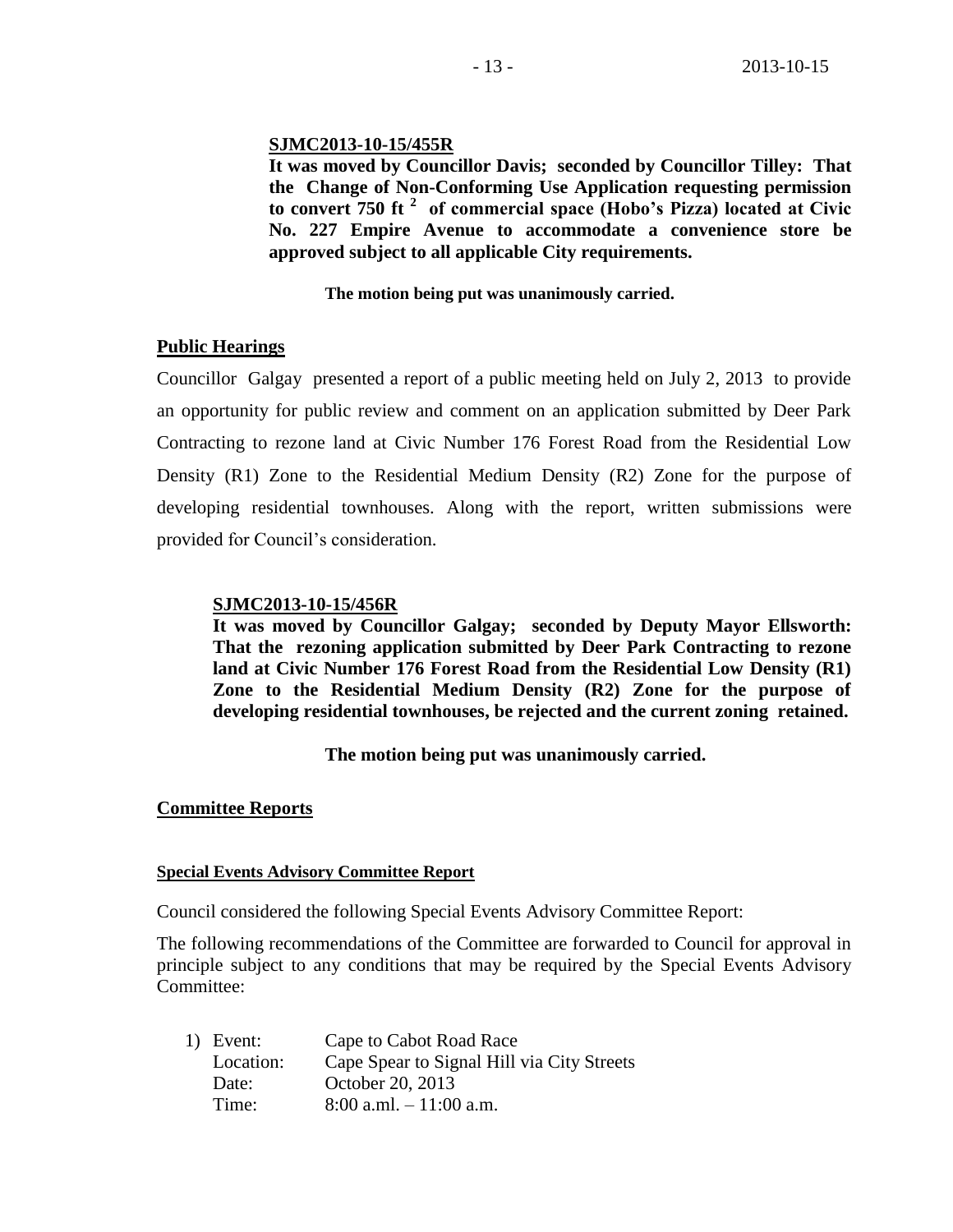Blackhead Road – closed to residential traffic only Southside Road – Leslie Street to 245 Southside Road Water Street eastbound curb and from Leslie Street to Harbour Drive Harbour Drive eastbound Water Street eastbound from Prescott Street/Jobs Cove to Hill O'Chips Water Street – both directions – Hill O'Chips to Temperance Street Duckworth Street – Plymouth Road to Temperance Street Signal Hill Road

2) Event: Annual George Street Mardi Gras Location: George Street – Prince Edward Plaza Date: October 26, 2013

The above noted event requires the closure of George Street at Adelaide to Water Street.

#### **Recommendation:**

It is the recommendation of the Committee that Council approve the above noted events, subject to the conditions set out by the Special Events Advisory Committee.

\_\_\_\_\_\_\_\_\_\_\_\_\_\_\_\_\_\_\_\_\_\_\_\_\_\_\_\_\_\_\_\_\_\_\_\_\_\_\_\_\_ Tanya Haywood Director of Recreation Chairperson –Special Events Advisory Committee Department of Community Services

#### **SJMC2013-10-15/457R**

**It was moved by Councillor Tilley; seconded by Councillor Galgay: That the Committee's recommendations be approved.**

# **The motion being put was unanimously carried**.

#### **Mayor's Advisory Committee Report on Seniors dated September 19, 201**

Council considered the following Mayor's Advisory Committee Report on Seniors dated September 19, 2013:

**1. In Attendance:** Allan Miller, Chairperson Councillor Tom Hann Judy Tobin, Senior Housing Officer, Urban Living Derek Duggan, Community Services Coordinator Bill MacDonald, Supervisor, Traffic Signals Betty Lou Kennedy, Retired Teachers Association of NL Kim Pratt-Baker, Canadian Hard of Hearing Association Harold Press, Anglican Homes Inc.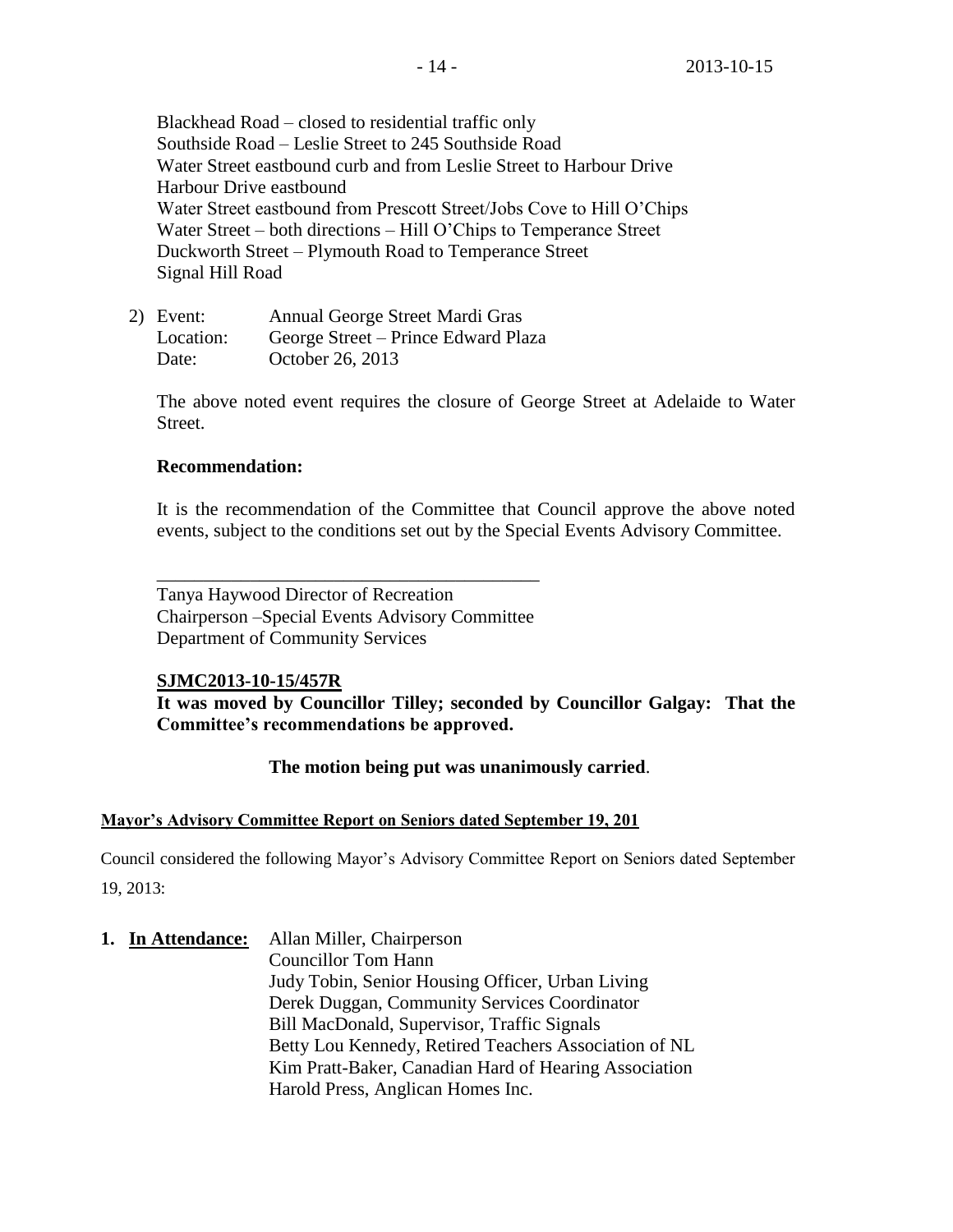Lorraine Best, Seniors Resource Centre Nancy Knight, Citizen Representative Boyd Smith, Citizen Representative Devonne Ryan, Nexter Representative Sandy Abbott, Recording Secretary

The following three new Agency representatives were introduced and welcomed:

- Betty Lou Kennedy, Retired Teachers Association of NL
- Kim Pratt-Baker, Canadian Hard of Hearing Association
- Harold Press, Anglican Homes Inc.

#### **2. New Members**

An electronic vote was held among Committee members.

#### **Moved by Allan Miller; seconded by Nancy Knight: That we invite Elizabeth Angel to be the new Member-At-Large on this Committee. Motion Carried.**

The Committee recommends Council approve the following At-Large appointment:

Ms. Elizabeth (Libby) Angel

#### **3. Special Busing Service for Seniors**

A 3-year Provincial Government grant of \$300,000 was provided by the Provincial Government for a special busing service for seniors. Metrobus staff are looking at where best to provide the service as it will largely depend on the density of the service users. As some of the seniors' buildings are inaccessible by large buses, they are calling a tender to purchase a smaller bus for this purpose.

#### **4. Housing**

The Committee is meeting with representatives of N.D. Dobbin to provide input into the construction of their seniors' apartment building.

#### **5. Pedestrian Traffic Signals**

**Moved by Lorraine Best; seconded by Betty Lou Kennedy: That we embark on an education program regarding crosswalks and pedestrian signals using various media. Motion Carried.**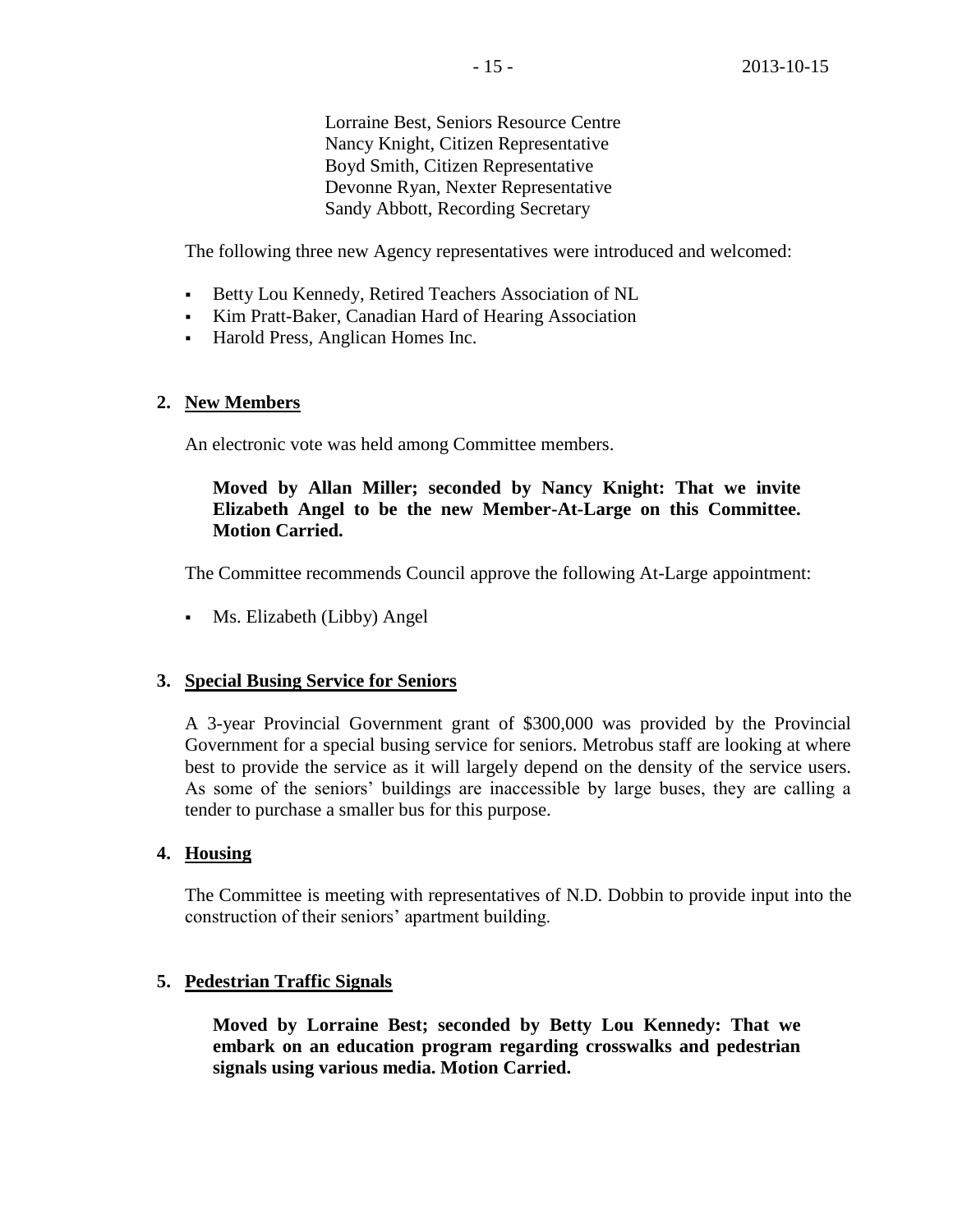# **6. Grant Application**

MACS in cooperation with MACAH received a grant of \$10,000 to do a housing survey on seniors. A Committee has been struck which is developing a Terms of Reference for the project.

- The list of research questions should be finalized and the RFP issued before the end of this month.
- The contract to commence research should be awarded towards the end of October 2013.
- The draft report and completed research should be ready for presentation to Council in March 2014.

# **7. Seniors' Forum**

The Mayor's Advisory Committee on Seniors has established a Subcommittee to look into the possibility of holding a Seniors' Forum this year.

Allan Miller Chairperson

# **SJMC2013-10-15/458R**

**It was moved by Councillor Hann; seconded by Councillor Lane: That the Committee's recommendations be approved.**

**The motion being put was unanimously carried.**

# **Building Permits List – September 30, 2013**

# **SJMC2013-10-15/459R**

**It was decided on motion of Deputy Mayor Ellsworth; seconded by Councillor Tilley: That the recommendation of the Deputy City Manager, Planning, Development & Engineering with respect to the following building permits, be approved:**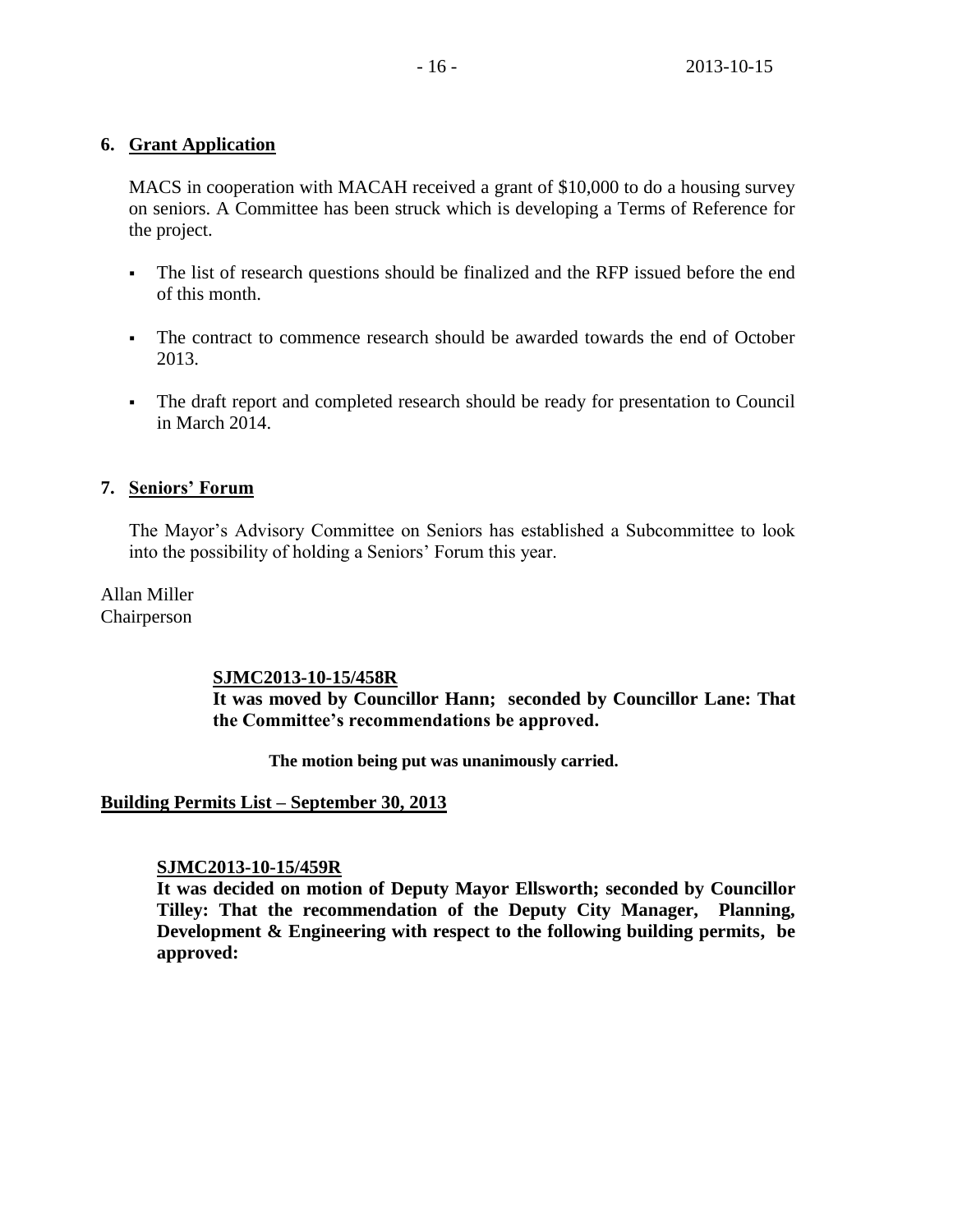#### - 17 - 2013-10-15

# **Building Permits List Council's October 15, 2013 Regular Meeting**

Permits Issued: 2013/10/03 To 2013/10/09

#### **Class: Commercial**

515 Kenmount Rd Co Car Sales Lot 57 Old Pennywell Rd 40 Aberdeen Ave and Ms Retail Store<br>40 Aberdeen Ave Ms Retail Store 40 Aberdeen Ave Monte Communications and Ms Retail Store 50 Aberdeen Ave Monte Communications and Ms Retail Store 1 Anderson Ave **Manual** Ms Clinic 260 Blackmarsh Rd Ms Retail Store 10 Elizabeth Ave **Million Communist Communist** Ms Retail Store 92 Elizabeth Ave Ms Service Shop 92 Elizabeth Ave Ms Office 336 Freshwater Rd Ms Office 12 Gleneyre St Ms Service Shop 179 Hamlyn Rd Ms Club 12-20 Highland Dr Sn Retail Store 12-20 Highland Dr Ms Clinic 189 Higgins Line Ms Office 85-95 Kenmount Rd Ms Car Sales Lot 193 Kenmount Rd Ms Ns Retail Store 445 Newfoundland Dr Ms Restaurant 445 Newfoundland Dr Ms Restaurant 57 Old Pennywell Rd Ms Office 22 O'leary Ave **MS** Restaurant 22 O'leary Ave **MS** Restaurant 78 O'leary Ave **MS** Retail Store 37 O'leary Ave Ms Retail Store 37 O'leary Ave Ms Office<br>36 Pearson St Ms Office 36 Pearson St 16 Stavanger Dr Ms Retail Store 386 Stavanger Dr Ms Retail Store 386 Stavanger Dr Ms Service Shop 3 Stavanger Dr Ms Retail Store 15 Stavanger Dr Ms Retail Store 25 Stavanger Dr Ms Retail Store 15-27 Stavanger Dr Ms Retail Store 390 Topsail Rd Ms Retail Store 390 Topsail Rd<br>644 Topsail Rd<br>Ms Club 644 Topsail Rd 668 Topsail Rd Sn Service Shop 686 Topsail Rd Ms Restaurant

37 Anderson Ave Millian Millian Millian Eating Establishment 336 Freshwater Rd Ms Communications Use 75 Kelsey Dr Ms Eating Establishment 54 Kenmount Rd Sn Eating Establishment 33 Kenmount Rd<br>35 Kenmount Rd<br>35 Kenmount Rd<br>20 Ms<br>20 Eating Establishment 35 Kenmount Rd Ms Eating Establishment 275 Kenmount Rd Ms Eating Establishment 345-349 Main Rd Ms Eating Establishment 431-435 Main Rd Ms Take-Out Food Service 386 Stavanger Dr Ms Commercial School 92 Thorburn Rd Ms Eating Establishment 644 Topsail Rd Ms Commercial School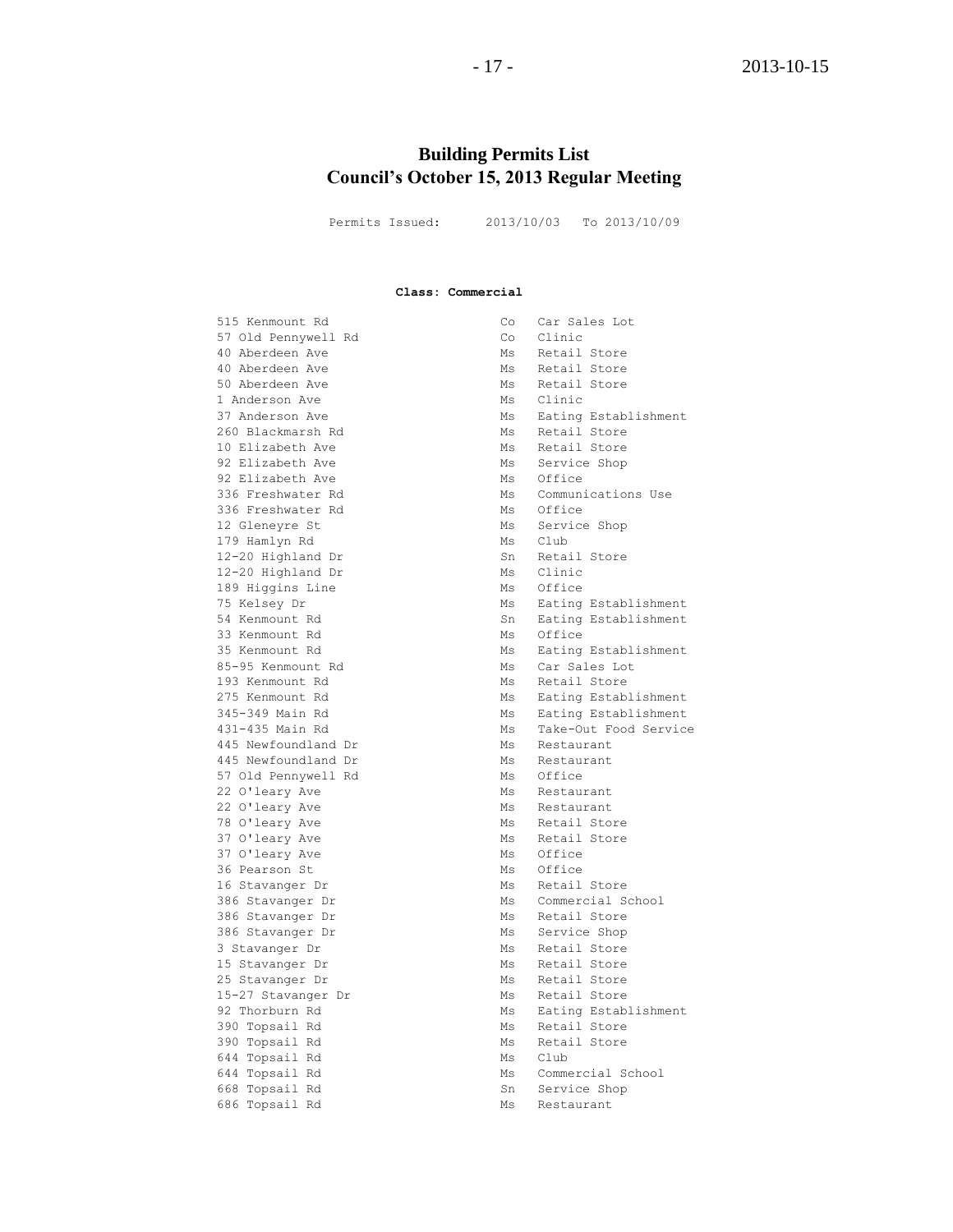| 248 Torbay Rd              | Ms                  | Eating Establishment |
|----------------------------|---------------------|----------------------|
| 286 Torbay Rd              | Ms                  | Restaurant           |
| 286 Torbay Rd              | Ms                  | Retail Store         |
| 320 Torbay Rd              | Ms                  | Tavern               |
| 320 Torbay Rd              | Ms                  | Restaurant           |
| 320 Torbay Rd              | Ms                  | Eating Establishment |
| 340 Torbay Rd              | Sn                  | Service Shop         |
| 436 Torbay Rd              | Ms                  | Nursery School       |
| 464 Torbay Rd              | Ms                  | Retail Store         |
| 660 Torbay Rd              | Ms                  | Service Station      |
| 141 Torbay Rd              | Ms                  | Restaurant           |
| 141 Torbay Rd              | Ms                  | Service Shop         |
| Torbay Road-Torbay Rd Mall | Ms                  | Retail Store         |
| 611 Torbay Rd              | Ms                  | Retail Store         |
| 668 Topsail Rd             | $\operatorname{Cr}$ | Service Shop         |
| 2 Stead Pl                 | Rn                  | Day Care Centre      |
| 807 Water St               | Cr                  | Retail Store         |
| 6 Robin Hood Bay Rd        | Rn                  | Retail Store         |
| 109 Blackmarsh Rd          | Co                  | School               |
| 465 East White Hills Rd    | Rn                  | Warehouse            |
| 255 Major's Path           | Rn.                 | Office               |
| 50 White Rose Dr -Carter's | Rn                  | Retail Store         |
| 57 Rowan St                | Rn                  | Mixed Use            |
| 271 Duckworth St           | Rn                  | Mixed Use            |
|                            |                     |                      |

This Week \$ 1,068,040.00

#### **Class: Industrial**

This Week \$ .00

#### **Class: Government/Institutional**

| 100 Mundy Pond Rd              |    | Nc Accessory Building     |
|--------------------------------|----|---------------------------|
| Pleasantville Bldg 531         | Rn | Admin Bldg/Gov/Non-Profit |
| 10 Barter's Hill-Parking Garag | Rn | Admin Bldg/Gov/Non-Profit |

This Week \$ 868,245.00

#### **Class: Residential**

| 350 Anspach St<br>Nc<br>226 Back Line<br>Accessory Building<br>Nc<br>460 Back Line<br>Accessory Building<br>Nc<br>367 Bay Bulls Rd, Lushman<br>Nc<br>2 Spruce Grove Ave<br>Nc<br>Accessory Building<br>1265 Blackhead Rd<br>Nc<br>107 Blue Puttee Dr<br>Nc<br>Fence<br>89 Cape Pine St<br>N <sup>c</sup><br>Accessory Building<br>2 Crestview Pl, Lot 11<br>Nc<br>4 Crestview Pl, Lot 10<br>Nc<br>6 Crestview Pl-Lot 9<br>Nc<br>4 Dauntless St<br>Nc<br>Fence<br>4 Douglas St, Lot 248<br>Nc<br>144 Green Acre Dr<br>Accessory Building<br>Nc<br>Patio Deck<br>14 Kenai Cres<br>Nc<br>50 Kenai Cres, Lot 200<br>Nc<br>84 Kenai Cres<br>Accessory Building<br>Nc<br>37 Kenai Cres, Lot 233<br>Nc<br>55 Kenai Cres<br>Swimming Pool<br>Nc | 14 Allan Sq | Nc. | Patio Deck                |
|-----------------------------------------------------------------------------------------------------------------------------------------------------------------------------------------------------------------------------------------------------------------------------------------------------------------------------------------------------------------------------------------------------------------------------------------------------------------------------------------------------------------------------------------------------------------------------------------------------------------------------------------------------------------------------------------------------------------------------------------|-------------|-----|---------------------------|
|                                                                                                                                                                                                                                                                                                                                                                                                                                                                                                                                                                                                                                                                                                                                         |             |     | Single Detached Dwelling  |
|                                                                                                                                                                                                                                                                                                                                                                                                                                                                                                                                                                                                                                                                                                                                         |             |     |                           |
|                                                                                                                                                                                                                                                                                                                                                                                                                                                                                                                                                                                                                                                                                                                                         |             |     |                           |
|                                                                                                                                                                                                                                                                                                                                                                                                                                                                                                                                                                                                                                                                                                                                         |             |     | Single Detached Dwelling  |
|                                                                                                                                                                                                                                                                                                                                                                                                                                                                                                                                                                                                                                                                                                                                         |             |     |                           |
|                                                                                                                                                                                                                                                                                                                                                                                                                                                                                                                                                                                                                                                                                                                                         |             |     | Single Detached Dwelling  |
|                                                                                                                                                                                                                                                                                                                                                                                                                                                                                                                                                                                                                                                                                                                                         |             |     |                           |
|                                                                                                                                                                                                                                                                                                                                                                                                                                                                                                                                                                                                                                                                                                                                         |             |     |                           |
|                                                                                                                                                                                                                                                                                                                                                                                                                                                                                                                                                                                                                                                                                                                                         |             |     | Single Detached Dwelling  |
|                                                                                                                                                                                                                                                                                                                                                                                                                                                                                                                                                                                                                                                                                                                                         |             |     | Single Detached Dwelling  |
|                                                                                                                                                                                                                                                                                                                                                                                                                                                                                                                                                                                                                                                                                                                                         |             |     | Single Detached Dwelling  |
|                                                                                                                                                                                                                                                                                                                                                                                                                                                                                                                                                                                                                                                                                                                                         |             |     |                           |
|                                                                                                                                                                                                                                                                                                                                                                                                                                                                                                                                                                                                                                                                                                                                         |             |     | Single Detached Dwelling  |
|                                                                                                                                                                                                                                                                                                                                                                                                                                                                                                                                                                                                                                                                                                                                         |             |     |                           |
|                                                                                                                                                                                                                                                                                                                                                                                                                                                                                                                                                                                                                                                                                                                                         |             |     |                           |
|                                                                                                                                                                                                                                                                                                                                                                                                                                                                                                                                                                                                                                                                                                                                         |             |     | Single Detached Dwelling  |
|                                                                                                                                                                                                                                                                                                                                                                                                                                                                                                                                                                                                                                                                                                                                         |             |     |                           |
|                                                                                                                                                                                                                                                                                                                                                                                                                                                                                                                                                                                                                                                                                                                                         |             |     | Single Detached Dwelling  |
|                                                                                                                                                                                                                                                                                                                                                                                                                                                                                                                                                                                                                                                                                                                                         |             |     |                           |
| 211 Ladysmith Dr, Lot 601<br>Nc                                                                                                                                                                                                                                                                                                                                                                                                                                                                                                                                                                                                                                                                                                         |             |     | Single Detached & Sub.Apt |
| 9 Laqqan Pl<br>Nc<br>Accessory Building                                                                                                                                                                                                                                                                                                                                                                                                                                                                                                                                                                                                                                                                                                 |             |     |                           |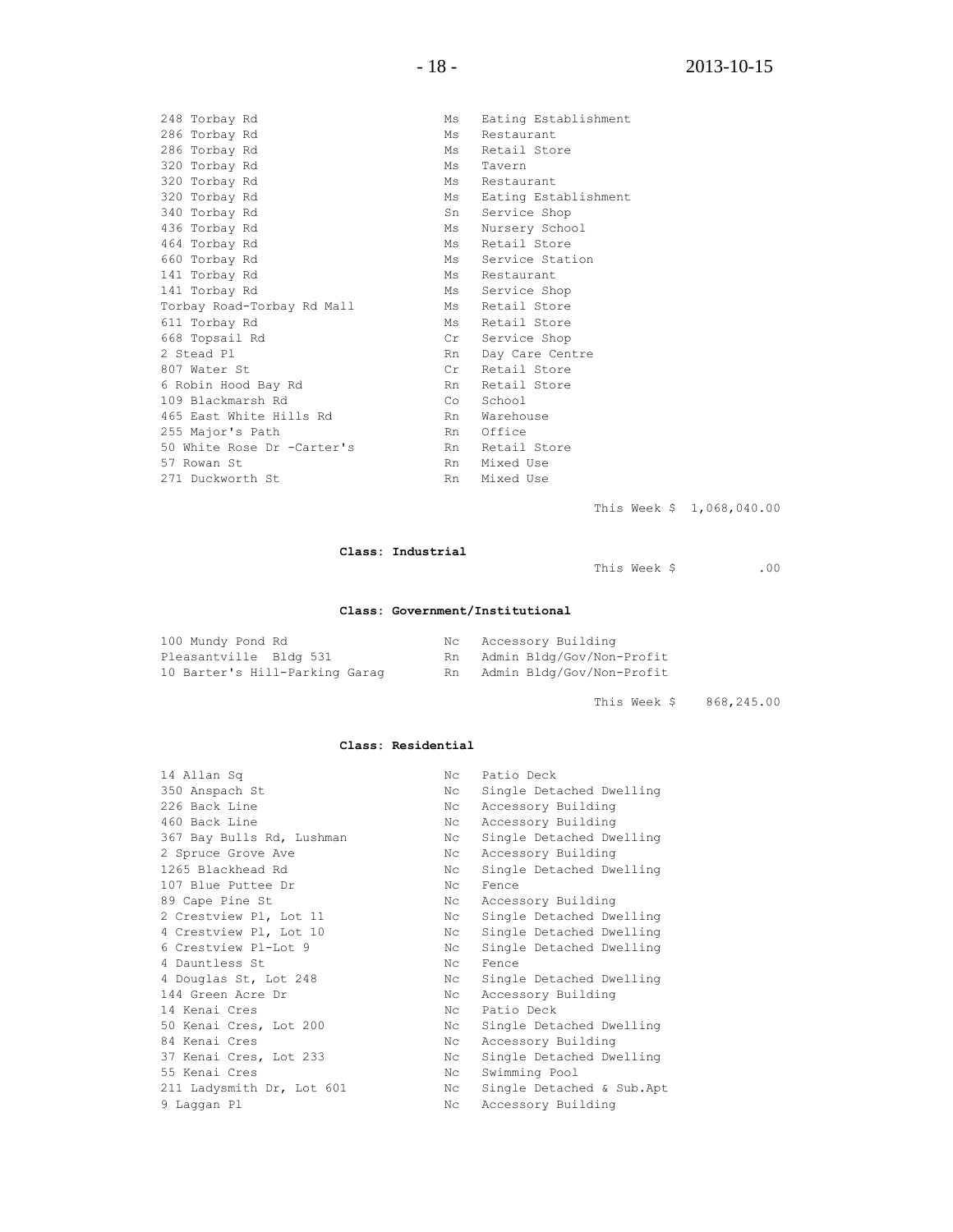34 Mccrae St Nc Accessory Building 5 Marsland Pl Nc Fence 38 Mount Cashel Rd<br>30 Musgrave St<br>27 Nucleon Rd<br>27 Nucleon Rd 30 Musgrave St Nc Accessory Building 67 Neptune Rd North Communications and Nc Accessory Building 43 Oberon St, Lot 175 Nc Single Detached & Sub.Apt 55 Parsonage Dr, Lot 2.19 Nc Single Detached Dwelling 67 Parsonage Dr, Lot 3:11 Nc Single Detached Dwelling 158 Pearltown Rd No Rence 212-214 Petty Harbour Rd Nc Accessory Building 39 Pitcher's Path Nc Fence 32 Raleigh St No Ratio Deck 44 Rennie's Mill Rd Now Mc Accessory Building 3 Rhaye Place, Lot 1 1 1 Nc Single Detached Dwelling 5 Rhaye Place, Lot 2 Nc Single Detached Dwelling 27 Rhodora St - Base Building Mc Condominium 20 Ridgemount St Nc Accessory Building 6 Stanford Pl, Lot 19 Nc Single Detached Dwelling 5 Stanford Pl, Lot 18 19 10 Nc Single Detached Dwelling 15 Stanford Pl, Lot 28 Nc Single Detached Dwelling 6 Stephano St, Lot 233 Nc Single Detached & Sub.Apt 8 Stephano St, Lot 234 Nc Single Detached & Sub.Apt 11 Thistle Pl **No. 12 Swimming Pool** 84 Winslow St Nc Fence 3 Berry St Eastern Stained Co Single Detached Dwelling 17 Otter Dr Ex Single Detached Dwelling 17 Appledore Pl **Rn** Single Detached Dwelling 54 Francis St **Rn** Single Detached Dwelling 9 Laggan Pl **Rn** Single Detached Dwelling 48 O'reilly St **Rn** Single Detached Dwelling KIL SINGLE DETAND THE STREET OF THE STREET OF THE SINGLE DETAILS OF THE PRINCIPLE OF THE RN SINGLE DETAILS OF THE PRINCIPLE OF THE PRINCIPLE OF THE STREET OF THE PRINCIPLE OF THE PRINCIPLE OF THE PRINCIPLE OF THE PRINCIPLE 14 Prince Of Wales St Rn Townhousing 14 Stanford Pl **Rn** Single Detached Dwelling 3 Trebble Pl **Rn** Single Detached Dwelling 26 Tigress St<br>
20-22 Kenna's Hill-Northridge Rn Condominium<br>
Rn Condominium 20-22 Kenna's Hill-Northridge<br>13 Woodwynd St 55 Baird Pl Sw Single Detached Dwelling 22 Borden St Sw Single Detached & Sub.Apt 14 Cassino Pl Sw Single Detached Dwelling 17 Exeter Ave Sw Single Detached Dwelling 15 Kenai Cres Sw Single Detached Dwelling 10 Pynn Pl Sw Single Detached Dwelling 12 Gleneyre St Ms Retail Store 497 Kenmount Rd Ms Car Sales Lot

Rn Single Detached Dwelling Sw Single Detached Dwelling

This Week \$ 8,176,996.00

**Class: Demolition**

This Week \$ .00

This Week''s Total: \$ 10,113,281.00

Repair Permits Issued: 2013/10/03 To 2013/10/09 \$ 17,650.00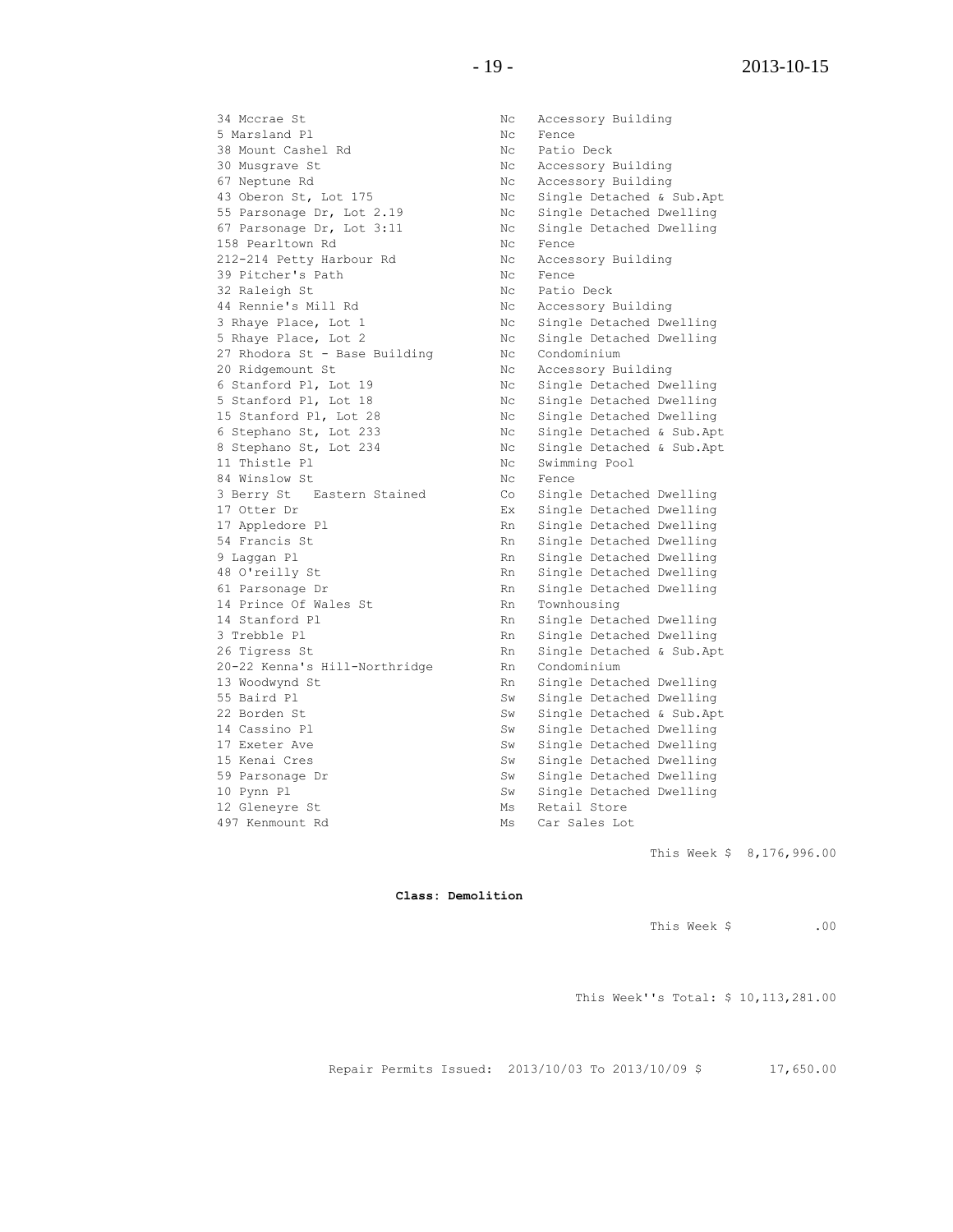#### Legend

| Co Change Of Occupancy  |    | Sn Sign                 |
|-------------------------|----|-------------------------|
|                         |    |                         |
| Cr Chng Of Occ/Renovtns |    | Ms Mobile Sign          |
| Ex Extension            |    | Cc Chimney Construction |
| No New Construction     |    | Cd Chimney Demolition   |
| Oc Occupant Change      |    | Dv Development File     |
| Rn Renovations          | Ws | Woodstove               |
| Sw Site Work            |    | Dm Demolition           |
| Ti Tenant Improvements  |    |                         |

| YEAR TO DATE COMPARISONS        |                    |                  |                      |  |  |
|---------------------------------|--------------------|------------------|----------------------|--|--|
| October 15, 2013                |                    |                  |                      |  |  |
|                                 |                    |                  |                      |  |  |
| TYPE                            | 2012               | 2013             | $%$ VARIANCE $(+/-)$ |  |  |
| Commercial                      | \$178,600,100.00   | \$78,700,700.00  | $-56$                |  |  |
| Industrial                      | \$5,000,000.00     | \$131,000.00     | $-97$                |  |  |
| Government/Institutional        | \$15,700,300.00    | \$78,100,300.00  | 397                  |  |  |
| Residential                     | \$150, 700, 500.00 | \$137,300,200.00 | $-9$                 |  |  |
| Repairs                         | \$4,300,500.00     | \$4,000,000.00   | $-7$                 |  |  |
| Housing<br>Family<br>Dwellings) | 496                | 387              |                      |  |  |
| TOTAL                           | \$354,301,400.00   | \$298,232,200.00 | $-16$                |  |  |

Respectfully Submitted,

Jason Sinyard, P. Eng., MBA Director of Planning & Development

#### **Payrolls and Accounts**

# **SJMC2013-10-15/460R**

**It was decided on motion of Deputy Mayor Ellsworth; seconded by Councillor Tilley: That the following Payrolls and Accounts for the week October 10, 2013 be approved:**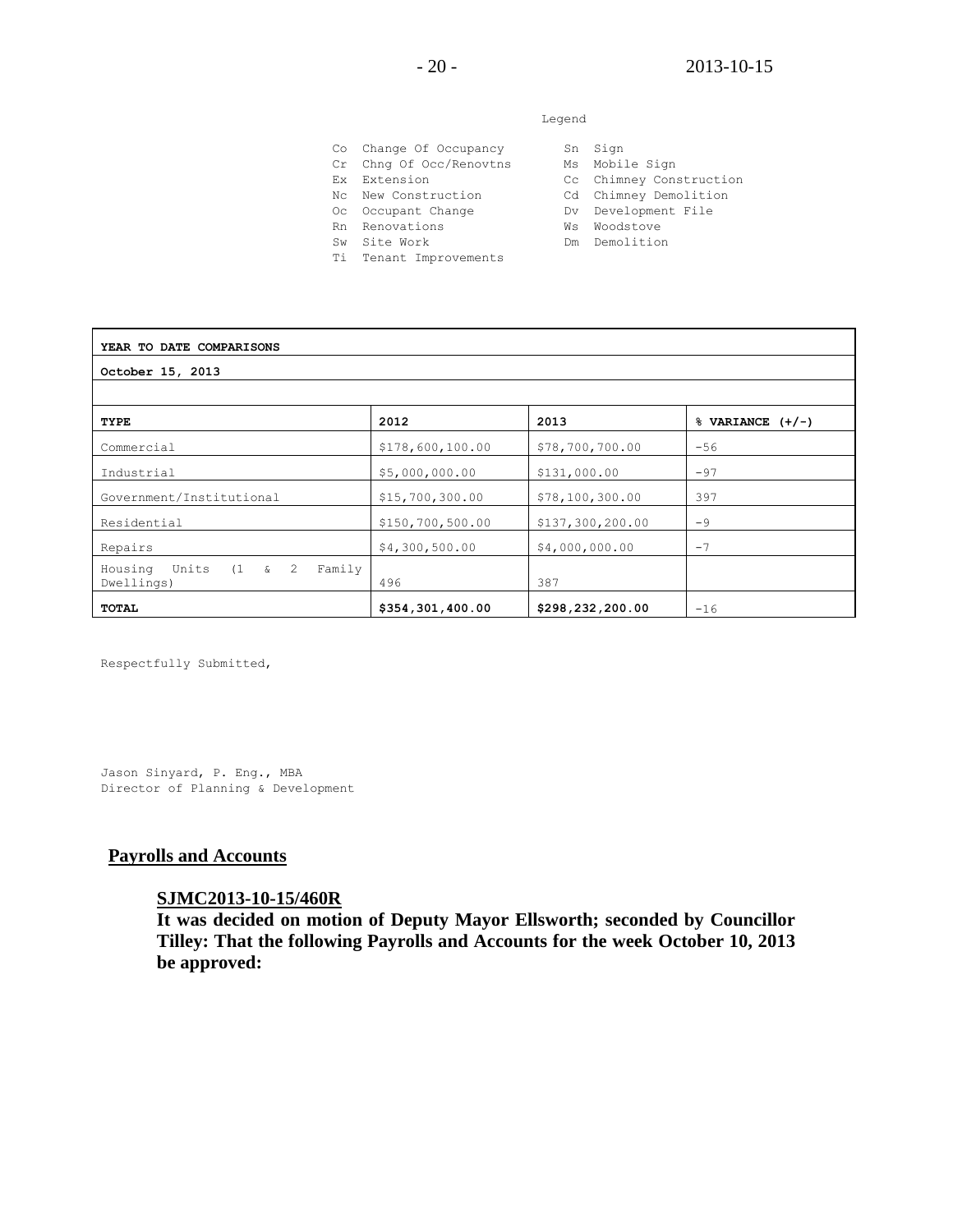#### **Weekly Payment Vouchers For The Week Ending Oct 10, 2013**

#### **Payroll**

| <b>Public Works</b>              | 368,477.81<br>S. |  |
|----------------------------------|------------------|--|
| <b>Bi-Weekly Administration</b>  | 833,428.52<br>S. |  |
| <b>Bi-Weekly Management</b>      | \$774,896.65     |  |
| <b>Bi-Weekly Fire Department</b> | \$571,469.51     |  |
| <b>Accounts Payable</b>          | \$2,575,672.82   |  |
|                                  |                  |  |

 **Total: \$ 5,123,945.31**

#### **Kenmount Terrace Neighbourhood Park**

Council considered a memorandum dated October 10, 2013 from the City Manager regarding the City's involvement in the development of the Kenmount Park residential and commercial neighbourhood.

#### **SJMC2013-10-15/461R**

**It was moved by Councillor Davis; seconded by Councillor Hann : That approval be granted for the execution of the Purchase and Sale Agreement for acquisition of parks land for the Kenmount Terrace Neighbourhood Park.**

Members of Council commended the proposed development noting that the City has decided to embark on a major consultation process which is anticipated to commence within the next few months and will be linked to the results of the Open Space Master Plan.

#### **The motion being put was unanimously carried.**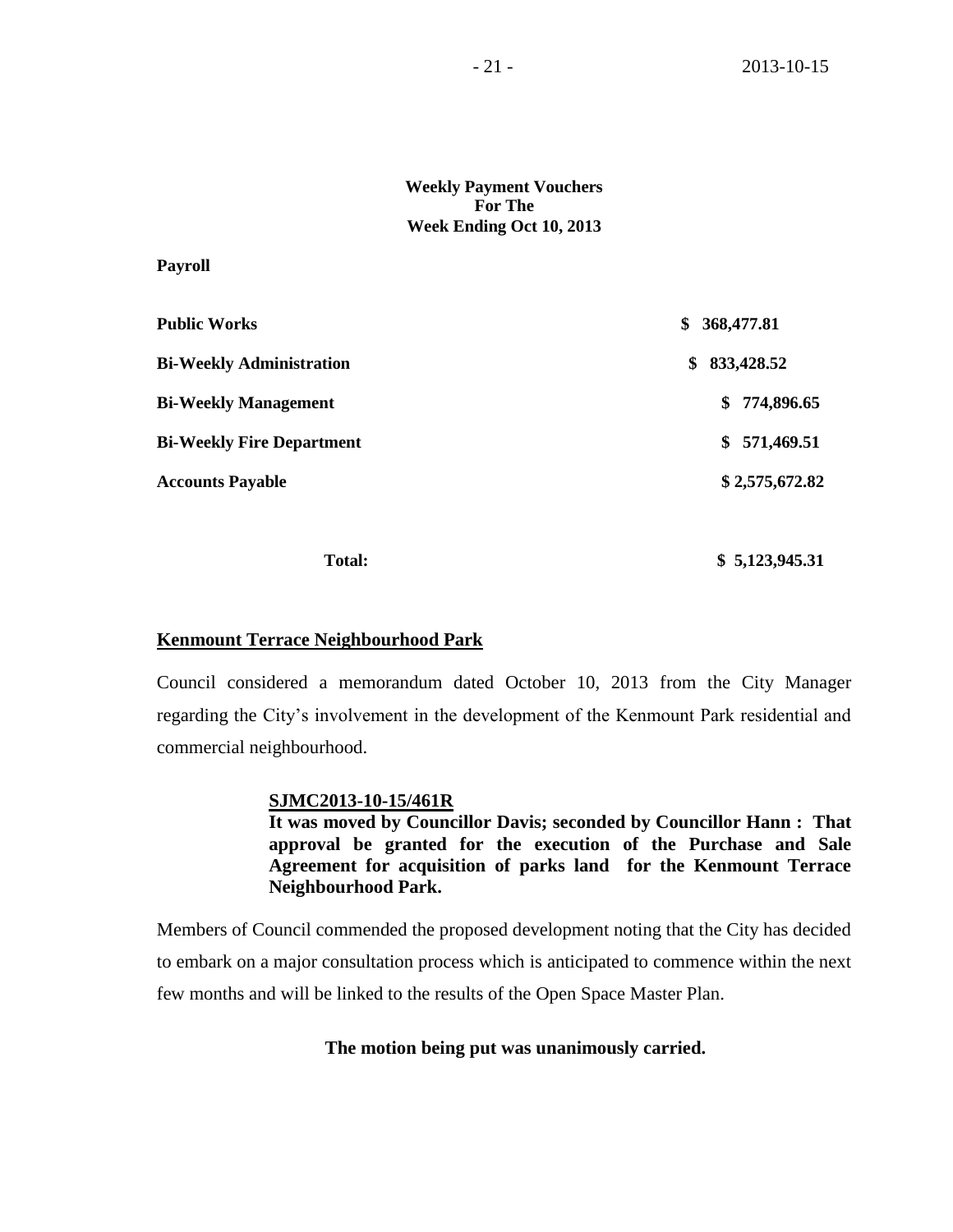#### **Parks and Open Spaces Master Plan – Request for Proposal**

Council considered a memorandum dated October 10, 2013 from the City Manager regarding the above noted.

#### **SJMC2013-10-15/462R**

**It was moved by Councillor Lane; seconded by Deputy Mayor Ellsworth: That the Parks and Open Space Master Plan preparation be awarded to Trace Planning and Design/MQO Research at a cost of \$98,163.00 plus HST.**

**The motion being put was carried, with His Worship the Mayor abstaining declaring a conflict of interest.**

#### **Development Fee and Subdivision Application Fee St. John's Development Regulations Amendment No. 556, 2013**

Council considered a memorandum dated October 7, 2013 from the Chief Municipal Planner, along with a letter dated May 13, 2013 from the Canadian Home Builders' Association.

#### **SJMC2013-10-15/463R**

**It was moved by Councillor Breen; seconded by Councillor Collins: That the following Resolution for St. John's Development Regulations Amendment No. 556, 2013 which will restructure the Development Fee and the Subdivision Application Fee, be adopted, which will be referred to the Department of Municipal Affairs for registration:**

# **RESOLUTION ST. JOHN'S DEVELOPMENT REGULATIONS AMENDMENT NUMBER 556, 2013**

**WHEREAS** the City of St. John's wishes to modify the current provision of the St. John's Development Regulations dealing with the Subdivision Application Fee and the Development Fee.

**BE IT THEREFORE RESOLVED** that the City of St. John's hereby adopts the following text amendment to the St. John's Development Regulations in accordance with the provisions of the Urban and Rural Planning Act, 2000:

Repeal section 6.4.2 ("Subdivision Application Fee") and repeal Section 6.4.3 ("Development Fee") and replace with the following new sections: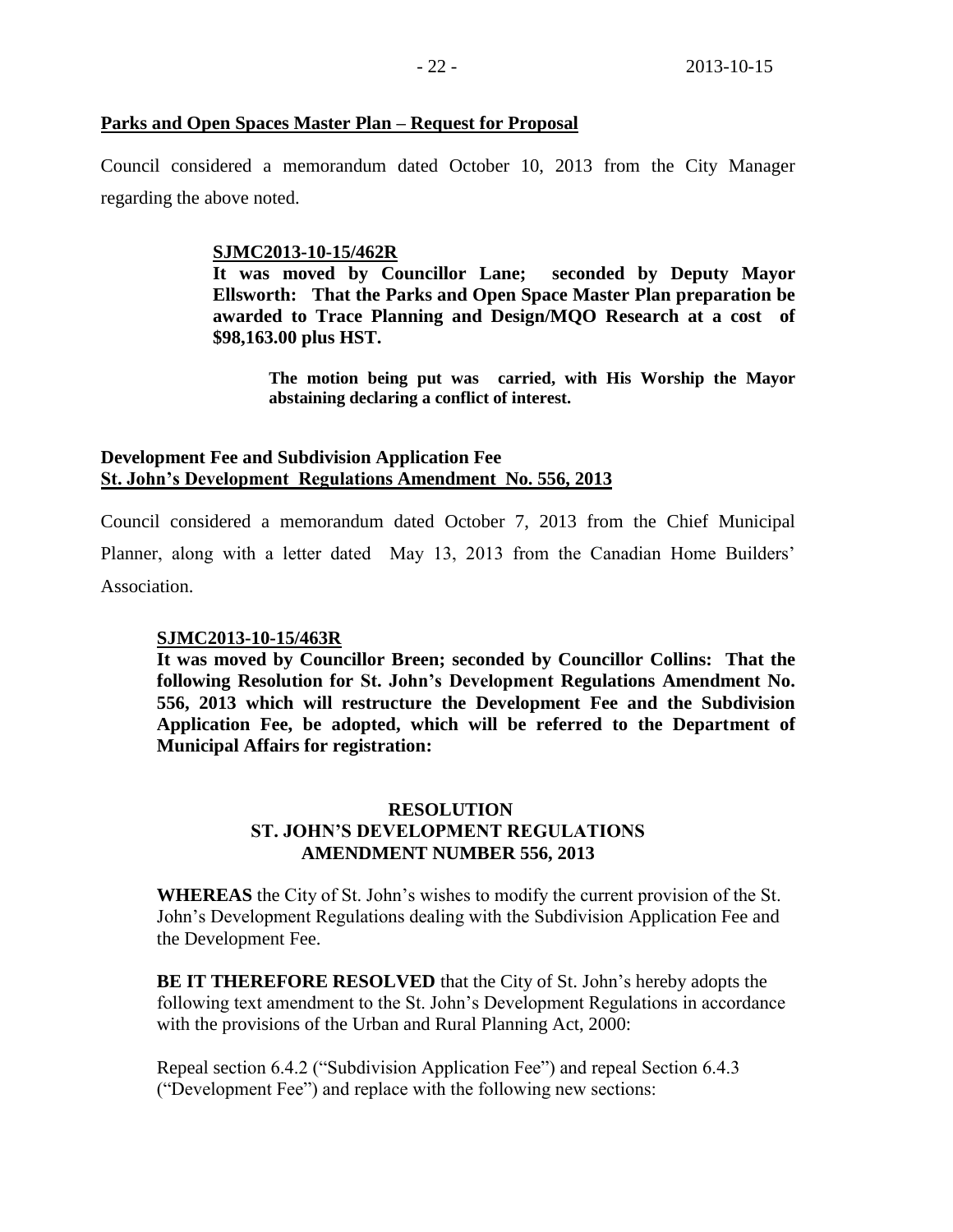# "6.4.2 Subdivision Application Fee

For any Subdivision, a Subdivision Application Fee shall be paid prior to the issue of any permits, and the amount of this Fee shall be established by Council from time to time. This Fee shall apply to every Lot created by the Subdivision, excluding the Homestead Lot. This Fee shall be in addition to any other fee or requirement."

# "6.4.3 Development Fee

- (1) A Residential Development Fee shall be paid for each new Dwelling Unit to be constructed on a Lot. The Fee shall be paid prior to the issuance of any permit for the new Dwelling Unit. The amount of the Fee shall be established by Council from time to time and shall be in addition to any other fee or requirement.
- (2) A Non-Residential Development Fee shall be paid for each new structure, or expansion of an existing structure, for anon-residential use to be constructed on a Lot. The Fee shall be paid prior to the issuance of any permit for the new structure or expansion. The amount of the Fee shall be established by Council from time to timer and shall be in addition to any other fee or requirement.
- (3) A Mixed Use Development Fee shall be paid for each new structure, expansion of an existing structure or each new Dwelling Unit in a mixed use to be constructed on a Lot. The Fee shall be paid prior to the issuance of any permit for the new structure, expansion or Dwelling Unit. The amount of the Fee shall be established by Council from time to time and shall be in addition to any other fee or requirement."

**BE IF FURTHER RESOLVED** that the City of St. John's requests the Minister of Municipal Affairs to register the proposed amendment in accordance with the requirements of the Urban and Rural Planning Act, 2000.

**IN WITNESS THEREOF** the Seal of the City of St. John's has been hereunto affixed and this resolution has been signed by the Mayor and the City Clerk on behalf of Council this 15th day of October , 2013.

**Mayor**

**City Clerk**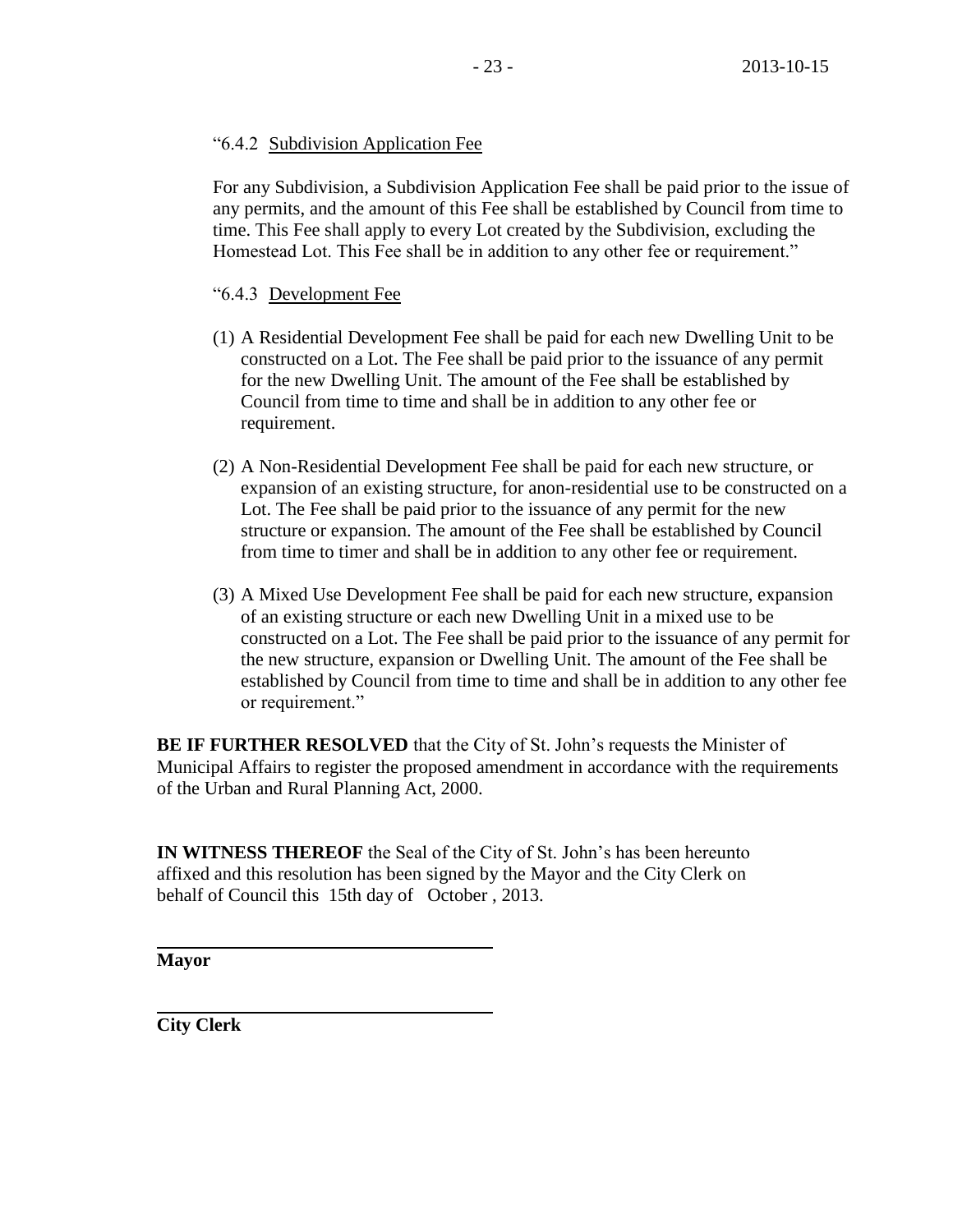**and further, that the following fee schedule with new fees to be effective November 1, 2013 be adopted:**

 **Subdivision Application Fee: Increase from \$100 to \$200 per lot.**

 **Development Fee:**

- **For residential development, increase from \$1,000 per lot to \$2,000 per residential unit.**
- **For non-residential development, introduce a fee of \$20 per square metre (gross floor area)**
- **For mixed-use development, introduce \$2,000 per residential unit plus \$20 per square metre (gross floor area) for all non-residential areas of a building.**

Deputy Mayor Ellsworth noted his concerns relative to the impact the fees will have on multi-unit developments, affordable housing etc. and urged Council and staff to work with the community and developers in an effort to mitigate the impact of fee increases in such instances.

 **The motion being put was unanimously carried.**

# **Briefing Note – Town of Paradise becoming a full Member of the Regional Fire Services Committee\_\_\_\_\_\_\_\_\_\_\_\_\_\_\_\_\_\_\_\_\_\_\_\_\_\_\_\_\_\_\_\_\_\_\_\_\_\_\_\_\_\_\_\_\_\_\_\_\_\_**

Council considered a briefing note to Council on the events leading to the signing of the MOU between the RFSC and the Town of Paradise as it relates to Paradise becoming a full member of the RFSC and to seek approval of City Council to proceed with the initiative.

# **SJMC2013-10-15/464R**

**It was moved by Councillor Breen; seconded by Councillor Lane: That Council approve the design and construction of a 3 bay/2 deep Fire Station in Paradise, the purchase of the necessary equipment for that Station and the staffing of four (4) full-time Firefighters on a 24-hour basis, as per the recommendation of the Regional Fire Services Committee.**

**The motion being put was unanimously carried.**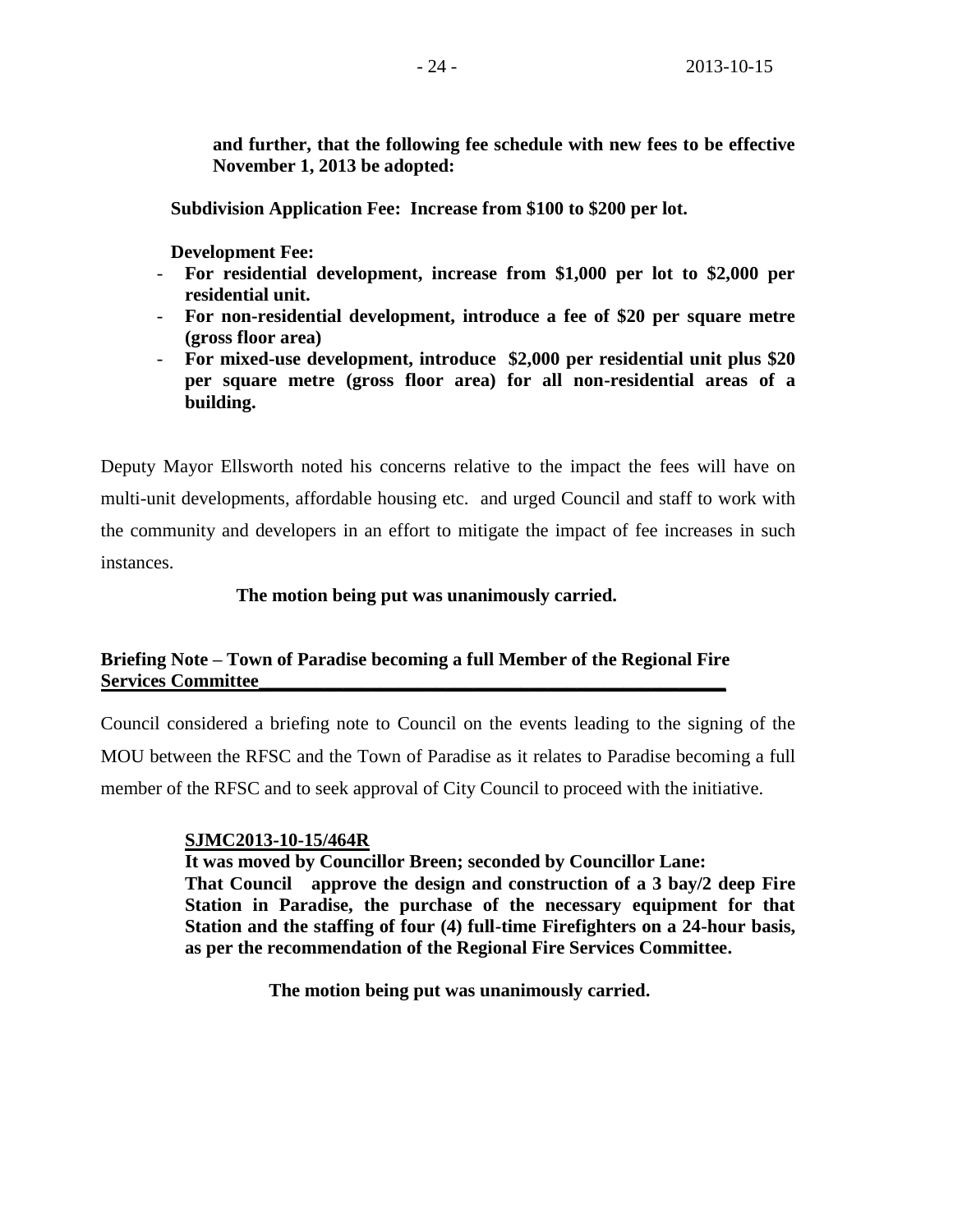#### **Chairing Public Meetings**

Council considered a memorandum dated October  $11<sup>th</sup>$ , 2013 from the Deputy City Manager Corporate Services & City Clerk regarding the above noted.

#### **SJMC2013-10-15/465R**

**It was moved by Councillor Galgay; seconded by Councillor Hann : That the following rotation for chairing Public Meetings for 2013 (October, November & December) 2014 (January to December) be approved:** 

#### **2013**

| October<br>November<br>December | <b>Deputy Mayor Ellsworth</b><br><b>Councillor Puddister</b><br><b>Councillor Lane</b> |
|---------------------------------|----------------------------------------------------------------------------------------|
| 2014                            |                                                                                        |
| <b>January</b>                  | <b>Councillor Davis</b>                                                                |
| <b>February</b>                 | <b>Councillor Galgay</b>                                                               |
| March                           | <b>Councillor Breen</b>                                                                |
| April                           | Councillor Hann                                                                        |
| May                             | <b>Councillor Collins</b>                                                              |
| June                            | <b>Councillor Hickman</b>                                                              |
| July                            | <b>Councillor Tilley</b>                                                               |
| <b>August</b>                   | <b>Councillor Lane</b>                                                                 |
| <b>September</b>                | <b>Deputy Mayor Ellsworth</b>                                                          |
| <b>October</b>                  | <b>Councillor Hann</b>                                                                 |
| <b>November</b>                 | <b>Councillor Puddister</b>                                                            |
| <b>December</b>                 | <b>Councillor Hickman</b>                                                              |

**The motion being put was unanimously carried**

#### **Attendance by Councillor Galgay at 2013 MNL Annual Convention & Trade Show**

Council considered a memorandum dated October  $10<sup>th</sup>$ , 2013 from the Deputy City Manager Corporate Services & City Clerk regarding the above noted.

# **SJMC2013-10-15/466R**

**It was moved by Deputy Mayor Ellsworth; seconded by Councillor Lane: That Councillor Galgay's attendance at the 2013 MNL Annual Convention & Trade Show be approved.**

**The motion being put was unanimously carried.**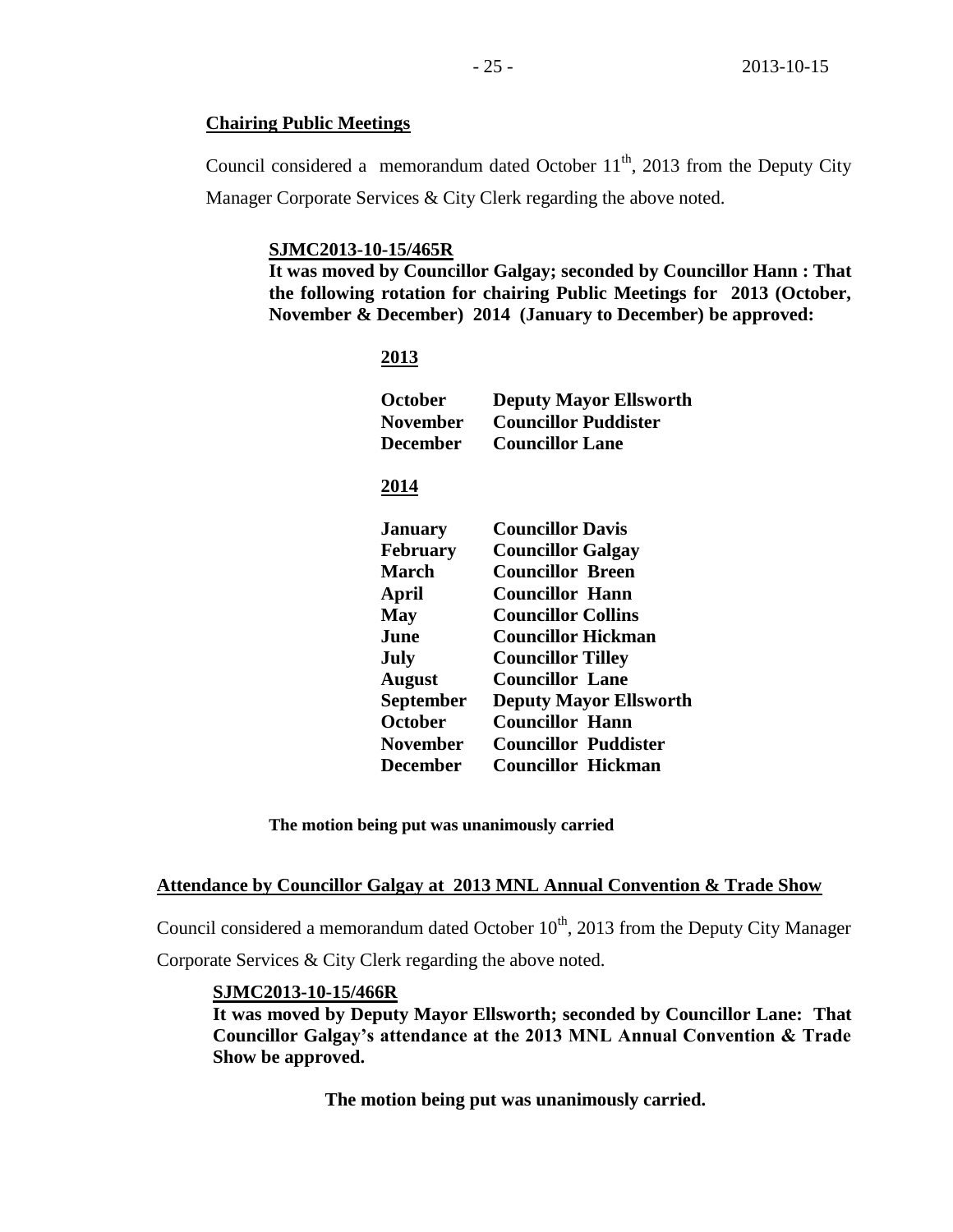# **Economic Update, October 2013**

Councilor Tilley presented the highlights of the October 2013 Economic Update.

# **Petitions**

# **Councillor Collins presented a petition, the prayer of which reads as follows:**

# **Proposed Rezoning and Municipal Plan Amendment Objection**

"We, the undersigned, object to the City of St. John's proposed rezoning of property within the City of St. John's and a discretionary height consideration within the City of Mt. Pearl to allow a six (6) story residential condominium building with 96 units on the eastern portion of the development within the City of St. John's and allow a six (6) story commercial and residential condominium building on the western portion of the development within the City of Mt. Pearl on the grounds that if the development went ahead it would result in a significant increase in the levels of traffic, litter and shadowing in the primarily residential neighbourhood."

# **Councillor Galgay presented a petition, the prayer of which reads as follows:**

"We, the undersigned residents of the City of St. John's (the "Petitioners"), in the Province of Newfoundland and Labrador (the City), draw the attention of the City Mayor, Councillors and Staff to an application to the City, submitted by 10804 NL Ltd. regarding permission to create a four space parking area on a vacant lot at 39 Cabot Avenue for a proposed sixteen person bed and breakfast at civic number 36 Cabot Avenue.

WHEREAS 39 Cabot Avenue appears to be located on Battery Road;

AND WHEREAS Cabot Avenue and Battery Road are protected by the Battery Development Guidelines Study;

AND WHEREAS this area infrastructure is insufficient to support current pedestrian and vehicle traffic in a safe manner.

Therefore, the undersigned Petitioners, respectfully request the City not proceed with the approval of this application."